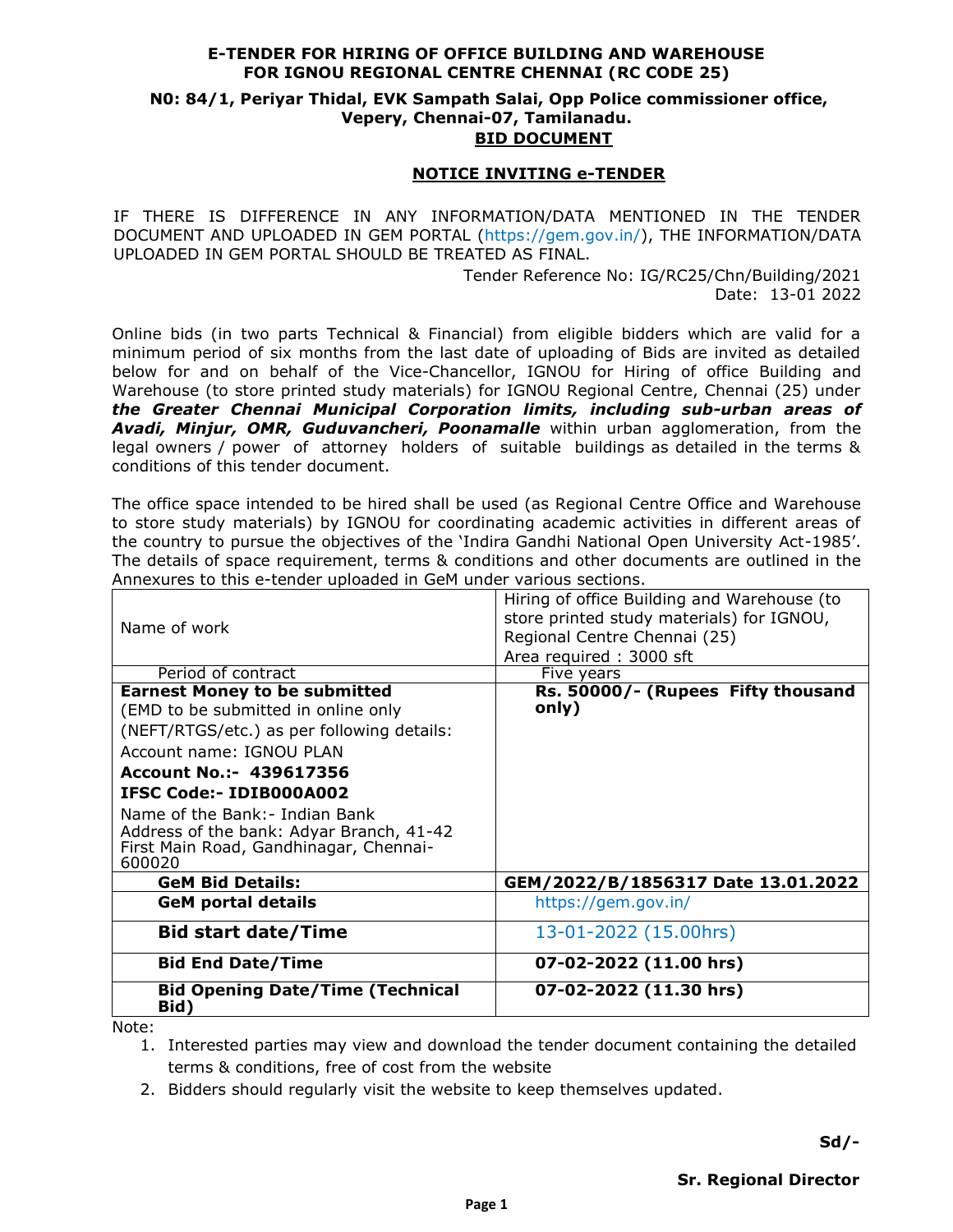### **INDIRA GANDH NATIONAL OPEN UNIVERSITY REGIONAL CENTRE CHENNAI**

### **Annexure –I**

### **INSTRUCTIONS TO THE BIDDERS**

- 1. The Indira Gandhi National Open University, New Delhi (IGNOU), a Central University, intends to hire office premises. The hired premises shall be used (as Regional Centre office and Warehouse to store printed study materials) by the IGNOU for coordinating academic activities in different areas of the country to pursue the objectives the 'Indira Gandhi National Open University Act-1985'.
- 2. The invitation to bid is open to legal owners/power of attorney holders of properties located in the areas mentioned in the Tender document. The prospective bidders should submit their bids in **online mode** strictly in accordance with the procedure given in this bid document. Bid document consists of all crucial information of tender process and Annexure-I to VIII for information of bidders. (*Annexures of tenders are uploaded under various sections as required in GeM)*.
- 3. The successful bidder will be declared as 'the lessor' who means and includes not only the bidder but also his legal heirs, successors, legal representatives, etc. The concerned Regional Director of the IGNOU will be 'the lessee' for the current bidding.
- 4. The bidder is expected to read carefully all instructions, forms, terms and conditions, and specifications in the bidding documents. Failure to furnish information as required in the bidding document or submission of the bid not substantially responsive to the bidding document in every respect will result in the rejection of the bid.
- 5. The Technical Bid should be accompanied by the documents mentioned in the Technical Bid proforma failing which bid is liable to be rejected.
- 6. The bid prepared by the bidder as well as all correspondence and documents shall be written in English or Hindi and should be typed or written in indelible ink. All the columns of the tender document (Technical Bid Performa) must be filled in and no column should be left blank. "NIL" or "Not applicable" should be marked, where there is nothing to report.
- 7. In case of co-owners/joint owners, the bid documents i.e. technical bid and financial bid, should be signed by all the co-owners/joint owners. In case any one of the owners chooses to sign the bid documents, he should submit an Authorization/ Power of Attorney to do so from the remaining owners.
- 8. The bidders are required to quote in the financial bid **rate per sq. ft** for the carpet area of the offered building. Bid which is found lowest with reference to circle rates shall be selected subject to fulfillment of technical and other conditions of the bid.
- 9. Only GST as applicable will be paid by the lessor over and above the agreed rent. The lessee shall not be liable for any other payment to the lessor.
- 10. The lease rent should be quoted in Indian rupees only in the financial bid. The bid shall remain valid for six months from the last date of the submission of the bid. A bid valid for a shorter period may be rejected by the lessee as nonresponsive.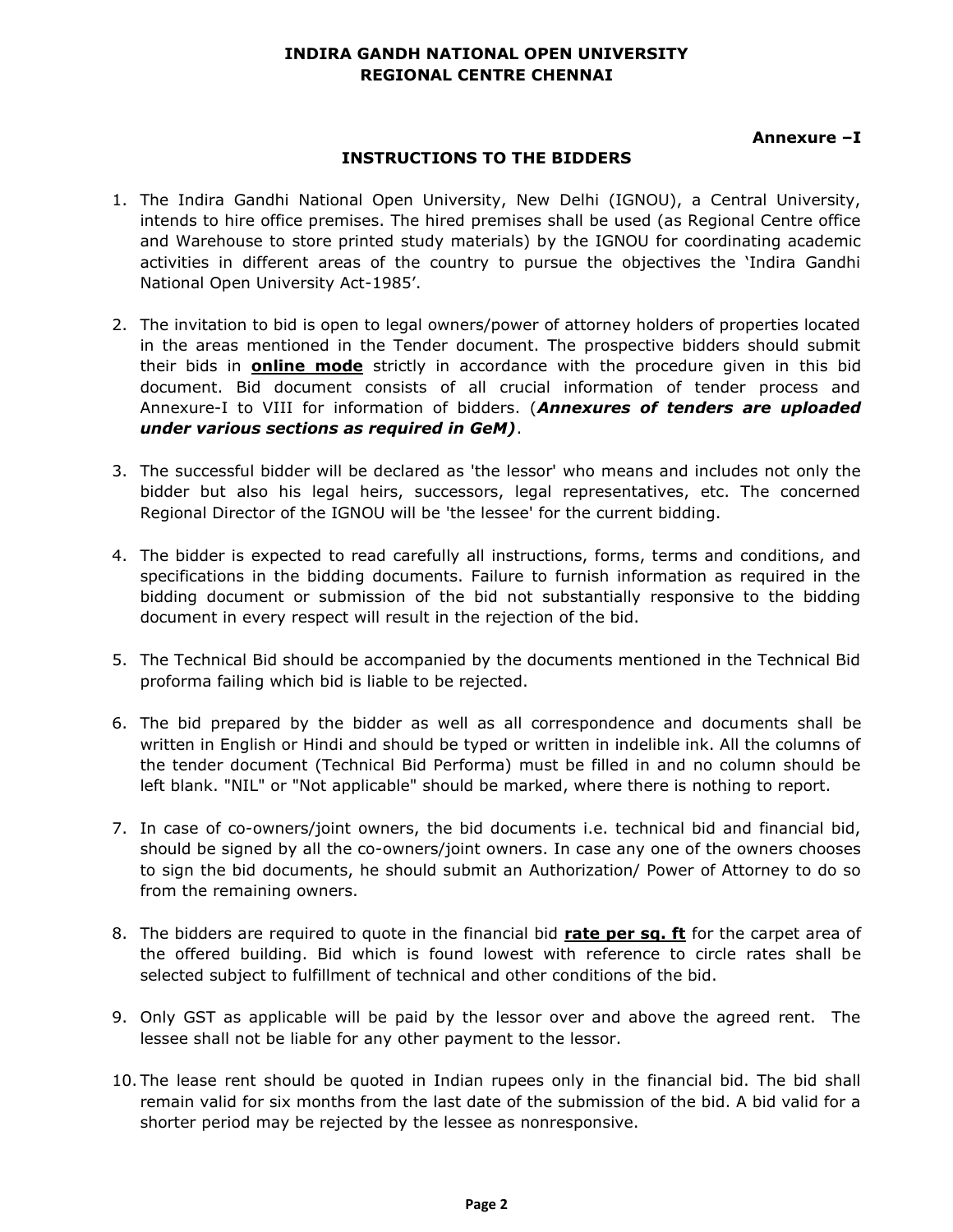- 11. In exceptional circumstances, the IGNOU may require the successful bidder's consent for an extension of period of validity. The request and responses thereto shall be made in writing. The bidder may refuse the request without forfeiting the EMD. The bidder accepting the request will not be required/ permitted to modify the bid.
- 12. The bidder may modify or withdraw his/her bid after bid submission provided that written notice of the modification or withdrawal is received by the lessee prior to the deadline prescribed for submission of bids.
- 13.Bids withdrawn after the opening of the technical bid will result in the forfeiture of bidder's EMD.
- 14. The results of the evaluation of the technical bids along with the date of opening of the financial bids will be communicated to the qualifying bidders online on the CPP Portal itself. The IGNOU may at his option choose to open the financial bids immediately after the opening and evaluation of the technical bids.
- 15. During evaluation of the bids, the IGNOU may ask the bidder for clarification on their bid. Any misleading or false information in the bid documents will lead to disqualification of the bidder at any stage. The IGNOU reserves the right to seek any document in original related to the premises on hire for verification at any stage of tender process.
- 16. The Technical bids and Financial Bids must be submitted online on GeM Portal <https://gem.gov.in/> at appropriate link.

### **INSTRUCTIONS FOR ONLINE BID SUBMISSION**

The bidders are required to submit soft copies of their bids electronically on the Government-e-Marketing (GeM) portal <https://gem.gov.in/>using valid credentials. The instructions given below are meant to assist the bidders in registering on the GeM Portal, prepare their bids in accordance with the requirements and submitting their bids online on the GEM Portal.

#### **REGISTRATION**

- (i) Bidders are required to enroll in GeM Portal by using the appropriate option available on the home page.
- (ii) During enrolment/registration, the bidders should provide the correct/true information including valid email-id & mobile no. etc. All the correspondence shall be made directly with the contractors/bidders through email-id provided.
- (iii) As part of the enrolment process, the bidders will be required to choose a unique username and assign a password for their accounts.
- (iv) For e-tendering possession of valid Digital Signature Certificate may be necessary as per GeM requirements (Class II or Class III Certificates with signing key usage) which can be obtained from SIFY/nCode/ eMudra or any Certifying Authority recognized by CCA India on eToken/Smart Card.
- (v) Upon enrolment on GEM Portal for e-tendering, the bidders shall register their valid Digital Signature Certificate with their profile, if required by GeM.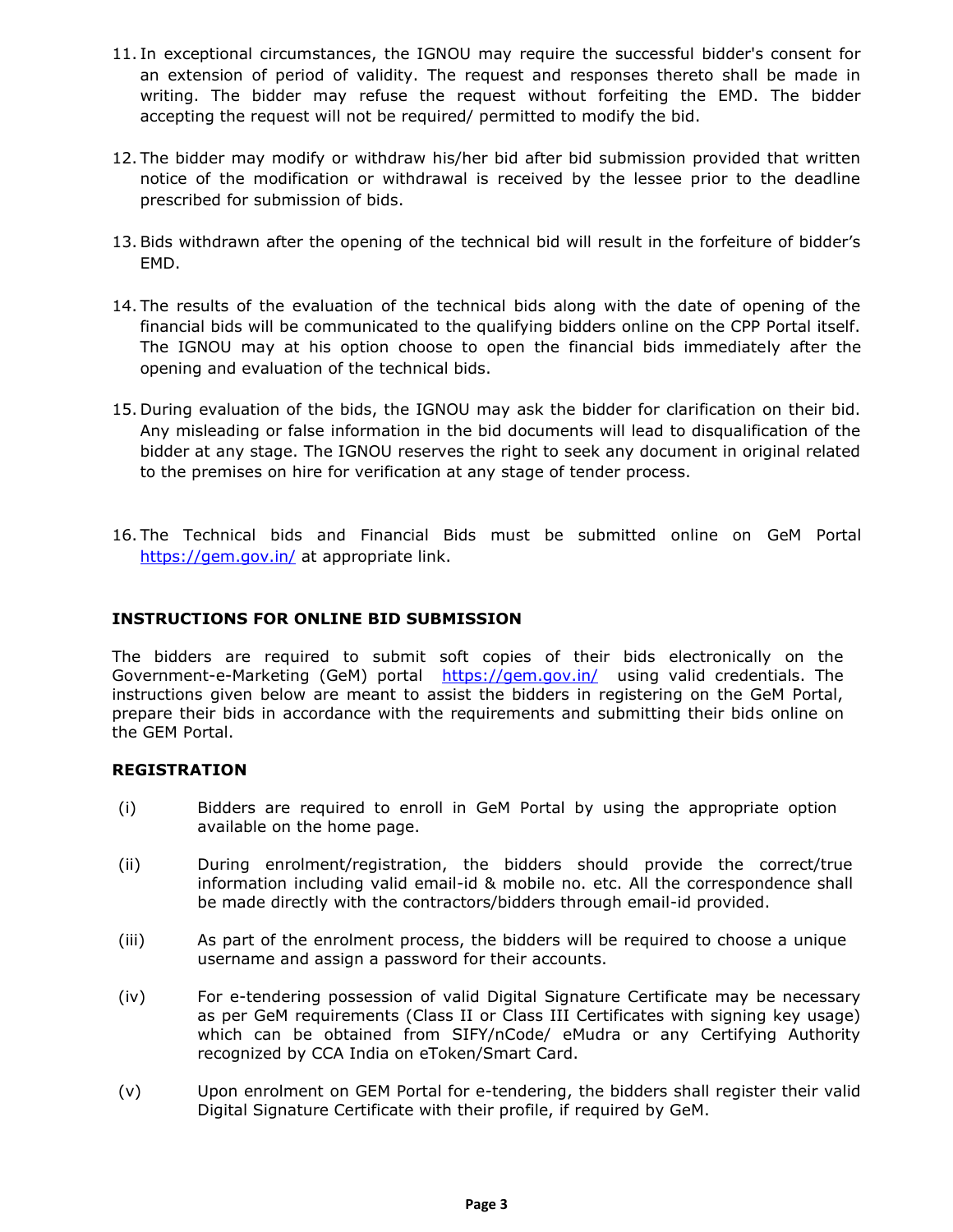- (vi) Only one valid DSC should be registered by a bidder. Bidders are responsible to ensure that they do not lend their DSCs to others which may lead to misuse and should ensure safety of the same.
- **(vii)** Bidders can then log into the site through the secured login by entering their userID/ password

### **SEARCHING FOR TENDER DOCUMENTS**

- 1. There are various search options built in the GEM Portal, to facilitate bidders to search active tenders by several parameters. These parameters could include Tender ID, organization name, location, date, value, etc. There is also an option of advanced search for tenders, wherein the bidders may combine a number of search parameters such as organization name, form of contract, location, date, other keywords etc. to search for a tender published on the GEM Portal.
- 2. Once the bidders have selected the tenders they are interested in, they may download the required documents / tender schedules.
- 3. The bidder should make a note of the unique Tender ID assigned to each tender, in case they want to obtain any clarification / help from the Helpdesk.
- 4. Bidders are advised to frequently check the portal for updates on the tender.

#### **PREPARATION OF BIDS**

i) For preparation of bid Bidder shall search the tender from published tender list available on the website and download the complete tender document and should take into account corrigendum if any published before submitting their bids.

The detailed tender documents may be downloaded from<https://gem.gov.in/>

- ii) Bidder shall go through the tender document carefully to understand the documents required to be submitted as part of the bid. Bidders shall note the number of covers in which the bid documents have to be submitted online, the number of documents including the names and content of each of the document that need to be submitted. Any deviations from these may lead to rejection of the bid.
- iii) Follow the GeM bid submission procedure carefully to submit technical and financial bids separately through online.
- iv) Any pre-bid clarifications if required, then same may be obtained online through the tender site, or through the contract details given in the tender document.
- v) Bidder, should get ready in advance the bid documents in the required format (PDF/xls/rar/dwf/jpg formats) to be submitted as indicated in the tender document/schedule.

### **Bid documents may be scanned with 100 dpi with black and white option which helps in reducing size of the scanned document.**

vi) Bidders can update well in advance, the documents such as experience certificates, annual report, PAN, EPF & other details etc., under "My Space/ Other Important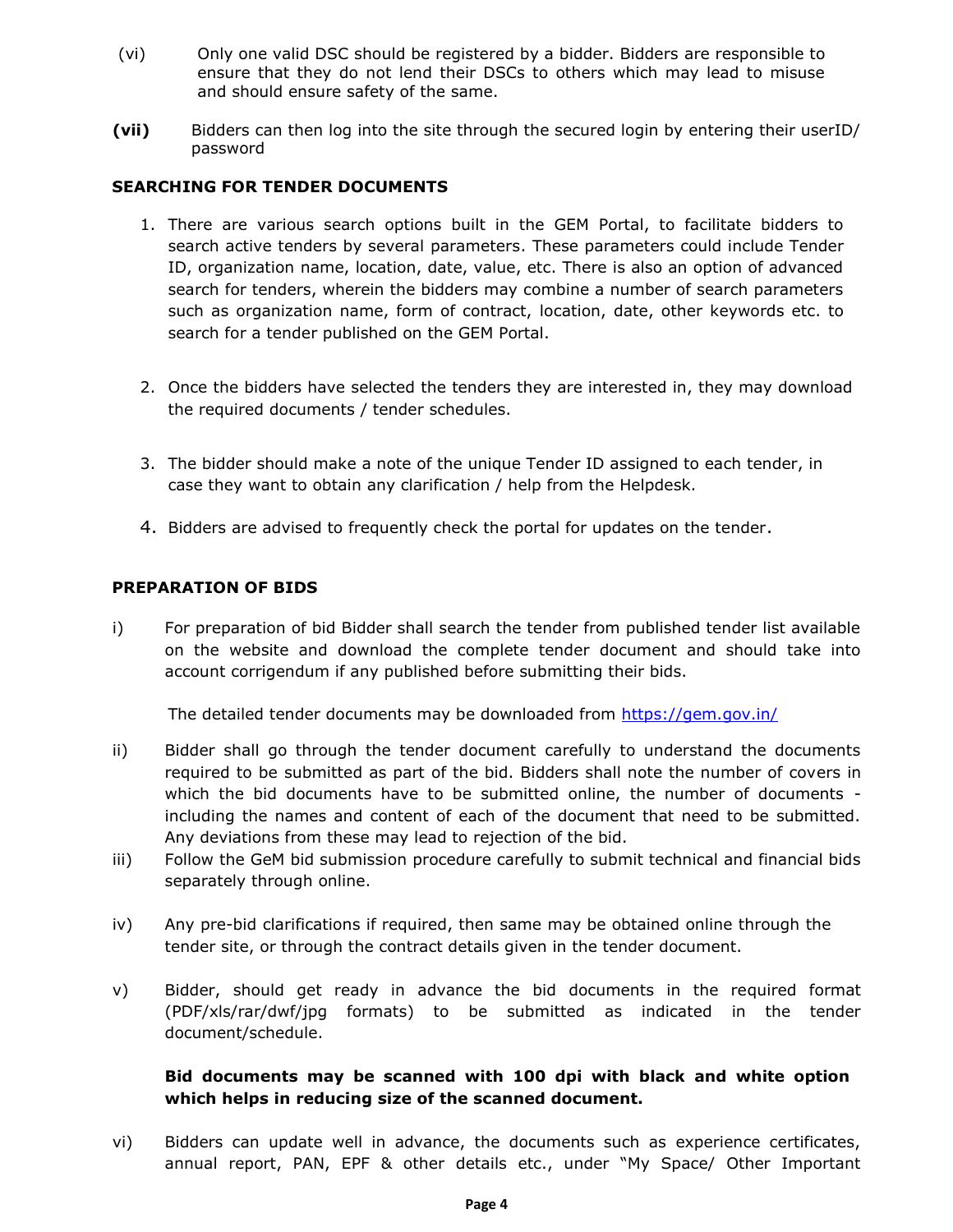Document" option, which can be submitted as applicable, This will facilitate the bid submission process faster by reducing upload time of bids.

vii) The bidder should submit the bid online in two parts separately viz. Technical Bid and Financial Bid. Technical Bid& EMD should be uploaded online in cover 1 and Financial Bid should be uploaded online in cover 2 (Follow the nomenclature as per GeM).

#### **SUBMISSION OF BIDS**

- i) Bidder should log into the GeM portal/site well in advance for bid submission so that he/she upload the bid in time i.e. on or before the bid submission time. Bidder will be responsible for any delay due to other issues.
- ii) Bidders should prepare the Tender EMD as per the instructions specified in the NIT/tender document. The details should tally with the details available in the scanned copy and the date entered during bid submission time. Otherwise the uploaded bid will be rejected.
- iii) While submitting the bids online, the bidder shall read the terms & conditions (of GEM portal) and accepts the same in order to proceed further to submit their bid.
- iv) The Bidders shall submit EMD through Account No. given in the Tender document.
- v) Bidders shall digitally sign and upload the required bid documents one by one as indicated in the tender document.
- vi) Bidders shall note that the very act of using DSC (if required by GeM) for downloading the tender document and uploading their offers is deemed to be a confirmation that they have read all sections and pages of the tender document without any exception and have understood the complete tender document and are clear about the requirements of the tender document
- vii) Bid documents may be scanned with 100 dpi with black and white option which helps in reducing size of the scanned document. For the file size of less than 1 MB, the transaction uploading time will be very fast.
- viii) If price quotes are required in XLS format, utmost care shall be taken for uploading Schedule of quantities & Prices and any change/modification of the Bidders shall render it unfit for bidding. Bidders shall download the Schedule of Quantities & Prices i.e. Schedule-A, in XLS format and save it without changing the name of the file. Bidder shall quote their rate in figures in the appropriate cells, thereafter save and upload the file in financial bed cover (Price bid) only. If the template of Schedule of Quantities & Prices file is found to be modified/corrupted in the eventuality by the bidder, the bid will be rejected and further dealt as per provision of clause no 23.0 of ITB including forfeiture of EMD. The bidders are cautioned that uploading of financial bid elsewhere i.e other than in cover 2 will result in rejection of the tender**. Note: If there is a different format in GeM portal for financial bid submission, the same to be used.**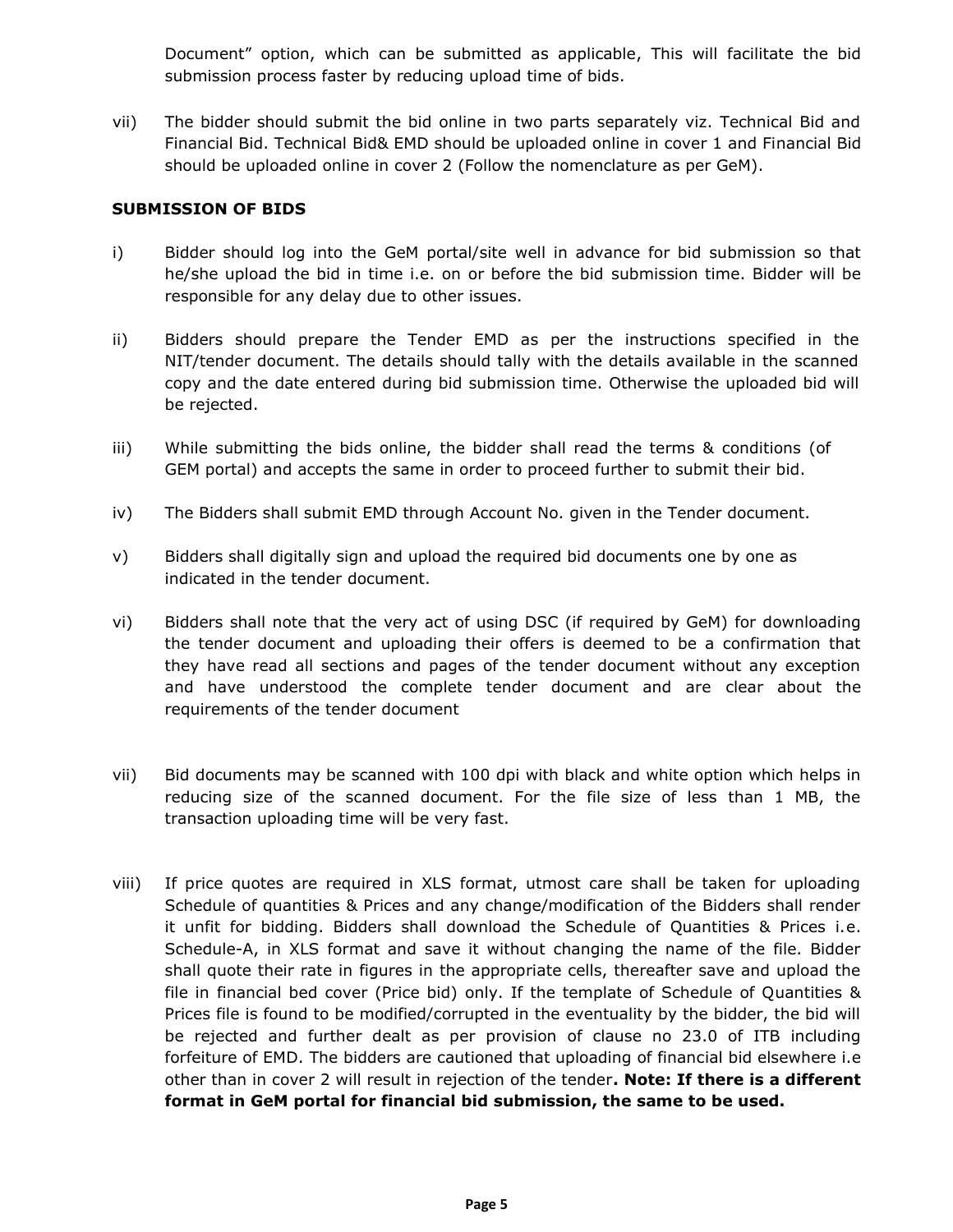ix) Bidders shall submit their bids through online e-tendering system to the Tender Inviting Authority (TIA) well before the bid submission end date & time (as per Server System Clock).

### **The TIA will not be held responsible for any sort of delay or the difficulties faced during the submission of bids online by the bidders at the eleventh hour.**

- x) After the bid submission (i.e. after Clicking final submission in the portal), the bidders shall take print out of system generated acknowledgement number, and keep it as record of evidence for online submission of bid, which will also act as an entry pass to participate in the bid opening.
- xi) Bidders should follow the server time being displayed on bidder's dashboard at the top of the tender site, which shall be considered valid for all actions of requesting, bid submission, bid opening etc, in the e-tender system.
- xii) All the documents being submitted by the bidders would be encrypted using appropriate encryption techniques to ensure the secrecy of the data. The data entered cannot be viewed by unauthorized persons until the time of bid opening. The confidentiality of the bids is maintained using the secured encryption technology.
- xiii) All interested eligible bidders are requested to submit their bids online on GEM Portal: <https://gem.gov.in/> as per the criteria given in this document:
	- **a** Technical Bid should be uploaded online in cover 1 (Follow nomenclature as per GeM).
	- **b** Financial Bid should be uploaded online in cover 2 (Follow nomenclature as per GeM)
	- c. Both Technical and Financial Bid covers should be uploaded online on the GEM Portal <https://gem.gov.in/>
	- d. Bids shall be submitted online only at GEM website <https://gem.gov.in/> with all the requisite documents. (i) Technical Bid and (ii) Financial/ Price Bid along with other documents as mentioned in the tender documents.
	- e. It may be noted that, in case of non-uploading of copies of documents specified in the tender documents on the GEM, such technical bid, shall summarily be rejected. This office reserves the right to accept or reject any tender in part or full or without assigning any reasons thereof.
	- f. In case a particular bidder owns more than one premises and he wishes to submit bids in respect of those premises, he/ she should submit separate bids containing technical bid, financial bid and EMD in respect of each premises.
	- g. Intending bidders are advised to visit the [GEM](http://www.cexchd1.gov.in/) [website regularly till closing date](http://www.cexchd1.gov.in/)  [of](http://www.cexchd1.gov.in/) submission of tenders for any corrigendum/ addendum/ amendment.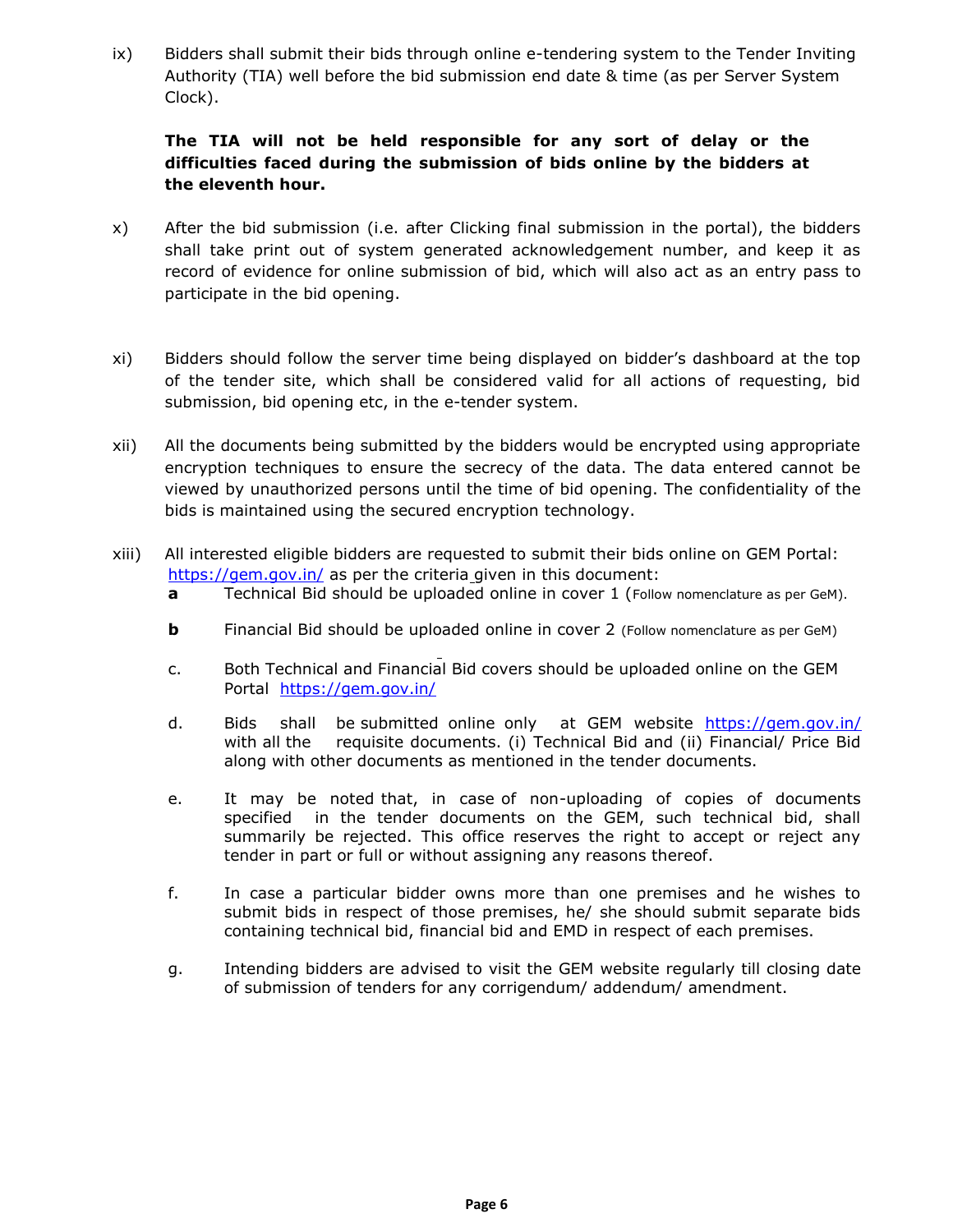- xiv) **Technical Bid:** Signed and Scanned copy of the Technical bid documents as under must be submitted online on GEM Portal:<https://gem.gov.in/>
	- a List of Documents to be scanned and uploaded (Under Cover 1) within the period of bid submission:-
		- As per Annexure III ( Sl. No. 01 to 11)
		- Signed and scanned copy of the Technical Bid Annexure III proforma.

#### **xv) Financial Bid:**

- **a** In preparing the financial bids, bidders are expected to take into account the requirements and conditions laid down in this Tender document. The financial bids should be submitted online as per the GeM procedure specified and based on the scope of work, service conditions and other terms of the Tender document. It should include all costs associated with the Terms of Reference/Scope of Work of the assignment.
- **b** The Financial Proposal should be inclusive all, **except GST** charges imposed under the applicable laws. The rates quoted in the Tender are **all inclusive except GST applicable taxes, duties etc**.
- **c** The Financial bid should be according to the format as in GeM portal. It should be ensured that no required value against an item is missed. If the bidder does not want to charge for an item the value must be filled as "0" (ZERO). All totals should be correct.
- **d**. Information and Instructions for bidders posted on GEM/website shall form part of bid document.

Bidders are advised to visit GEM portal regularly for latest update.

#### **Bid Evaluation**

Bids will be opened as per date/time as mentioned in the critical date sheet of Tender. After evaluation of technical bids and premises verification, the bidders will get the information regarding the status of their financial bid and ranking of bidders on the portal. Financial bids of only technically qualified bids shall be opened.

#### **ASSISTANCE TO BIDDERS**

- **1)** Any queries relating to the tender document and the terms and conditions contained therein should be addressed to the Tender Inviting Authority for a tender or the relevant contact person indicated in the tender. The contact number for query related to tender document are **9566001955 (10:00 A M to 5:00 PM)**
- 2) Any queries relating to the process of online bid submission or queries relating to GEM Portal in general may be directed GEM Portal Helpdesk as in the GeM portal.
- 3) In case of Technical query not resolved by GEM Portal Helpdesk, you may contact IGNOU Nodal Officer, e-Procurement at 9868258158.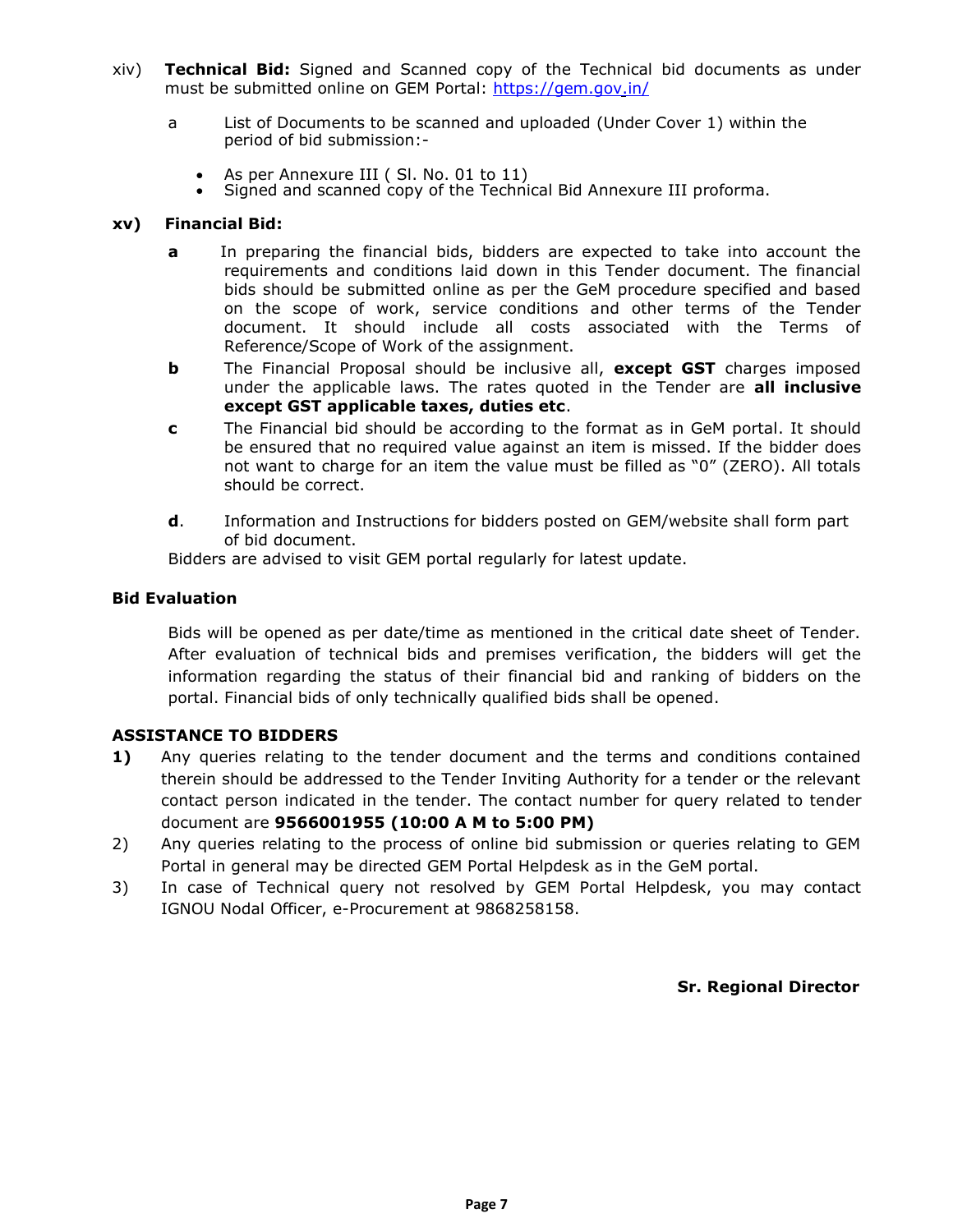#### **INDIRA GANDHI NATIONAL OPEN UNIVERSITY REGIONAL CENTRE CHENNAI**

#### **SCOPE OF WORK AND TECHNICAL TERMS AND CONDITIONS OF THE TENDER BID FORMATS:**

- 1. Along with technical bid the bidder is required to submit a certificate from an architect/structural engineer about the structural soundness and earthquake resistance of the building.
- 2. The building offered must be vacant, free from all encumbrances. Construction must be as per norms of the Local Authority. An affidavit (on Rs.100/-stamp paper) by the bidder in this regard along with the certificate from an Advocate/ CA in this respect is required to be submitted with the technical bid.
- 3. The required carpet area of the building (ground +2 story building only or contiguous floors, in case of a multistory building) is tentatively 3000 sq. ft.
- 4. The area offered for rent should be preferably a standalone building (Institutional) for exclusive use for the IGNOU, Regional Center (and Warehouse to store printed study materials). The building must have sufficient parking space around it for visitors and staffs. The IGNOU (the lessee) shall have the right for usage of the total plot area within the boundary of the offered property. In case of floors being offered for rent the same must be contiguous and having lift facility.
- 5. Each floor of the building must have minimum two toilets separately for male and female. Ground floor must be accessible for persons with disability (differently able people) with a suitable toilet for them.
- 6. The premises should have proper connectivity with local transport.The building must be located in the identified areas as mentioned in the tender documents.
- 7. The building must have a power connection of not less than 12 KW with the provision of increasing it as per future requirement.
- 8. The building should have sufficient ventilation and natural lighting. Building must be complete in all respect. It should have sufficient electric fittings viz. lights, fans and LEDs and provision for fitting three nos. window air conditioners (both electric and space on the wall). There must be arrangements of the power backup, water supply.
- 9. Maintenance of the building (civil and electrical, plumbing, sewage) shall be the responsibility of the successful bidder, the lessor. Operation and maintenance of power back up machines and equipments, maintenance of the lifts, if any, shall also be included in this clause. The building shall be required to be painted in every three year.
- 10. The lessor shall ensure arranging for attending of the maintenance related complaints within 48 hours of being informed by the lessee. Failing which the IGNOU shall get the complaint attended from the market and the cost incurred shall be adjusted from the rent payable to the lessor.
- 11. Security and Housekeeping services shall be deployed and maintained by the lessee. This will be excluded from the scope of services of the lessor.
- 12. The bidder shall be required to provide sufficient number of fire extinguishers in the building as per norms and ensure timely refilling of the same to ensure their functionality. In case of multi-storey building (i.e. building having height of 15 mtrs and above) the bidder is required to upload certificate of fire safety issued by the District fire officer.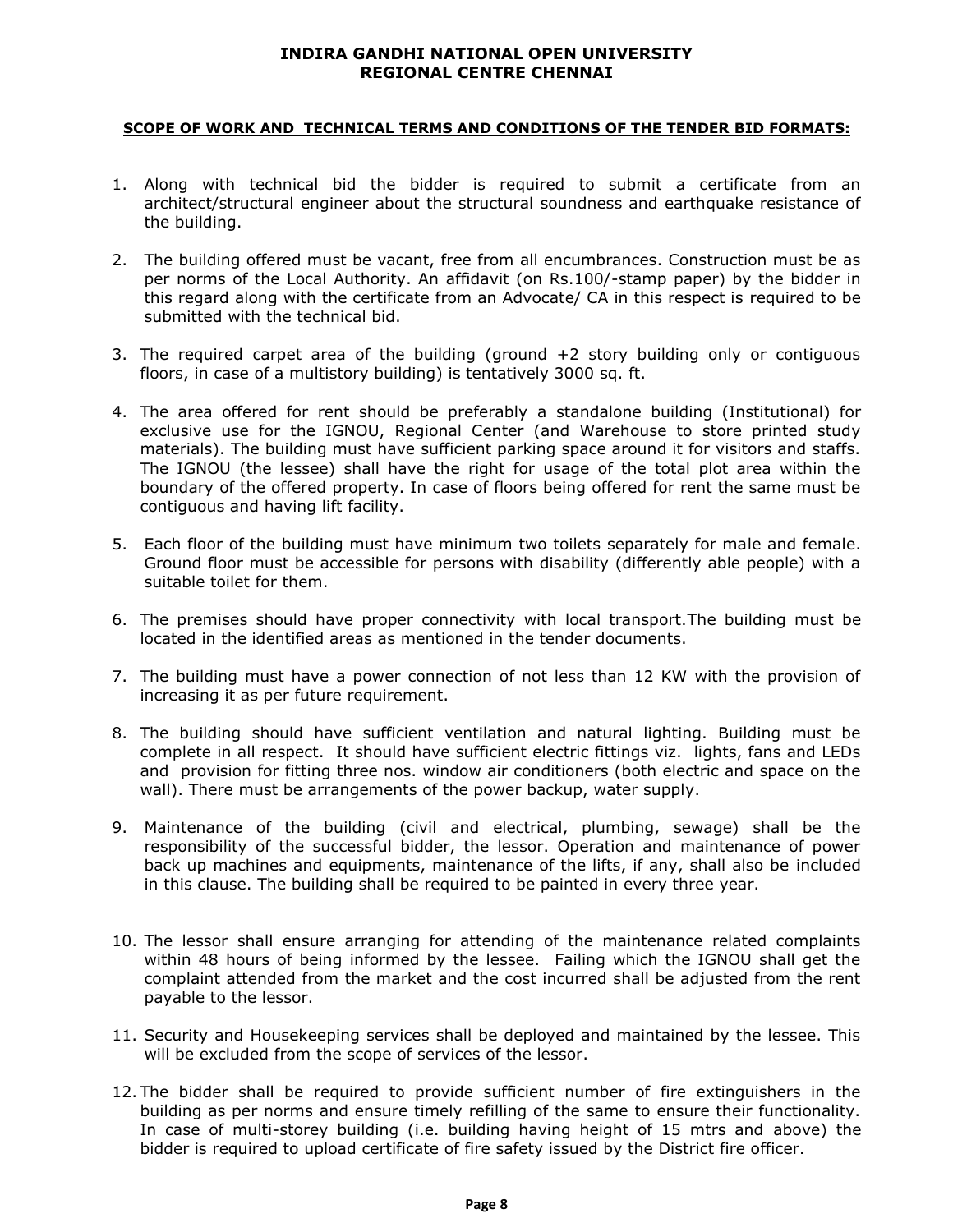- 13. The building must have necessary cabling with adequate socket points for installation of CCTV cameras (4-5 cameras tentatively), internet connection, intercoms (5-12 instruments tentatively) and telephones (2-4 lines tentatively). Installation and subsequent maintenance of CCTVs, intercom, telephones, and internet will be done by the lessee on its own cost.
- 14. The rates agreed shall not be revised in the first five year. If the rate contract is extended for another five year then 15% increase in the rent shall be admissible for each five yearly period extended subsequently.
- 15.Carpet area measurements: The carpet area measurements shall be the area or the premises which is covered but excluding a) Wall and columns b) Portico/canopy c) Sanitary shafts/toilets d) Stair cases e) Bon Louvre f) Lift walls g) Air conditioning ducts h) Balcony i) Portion below the window sills j) Lofts k) Parking space whether covered or not l) Open terrace.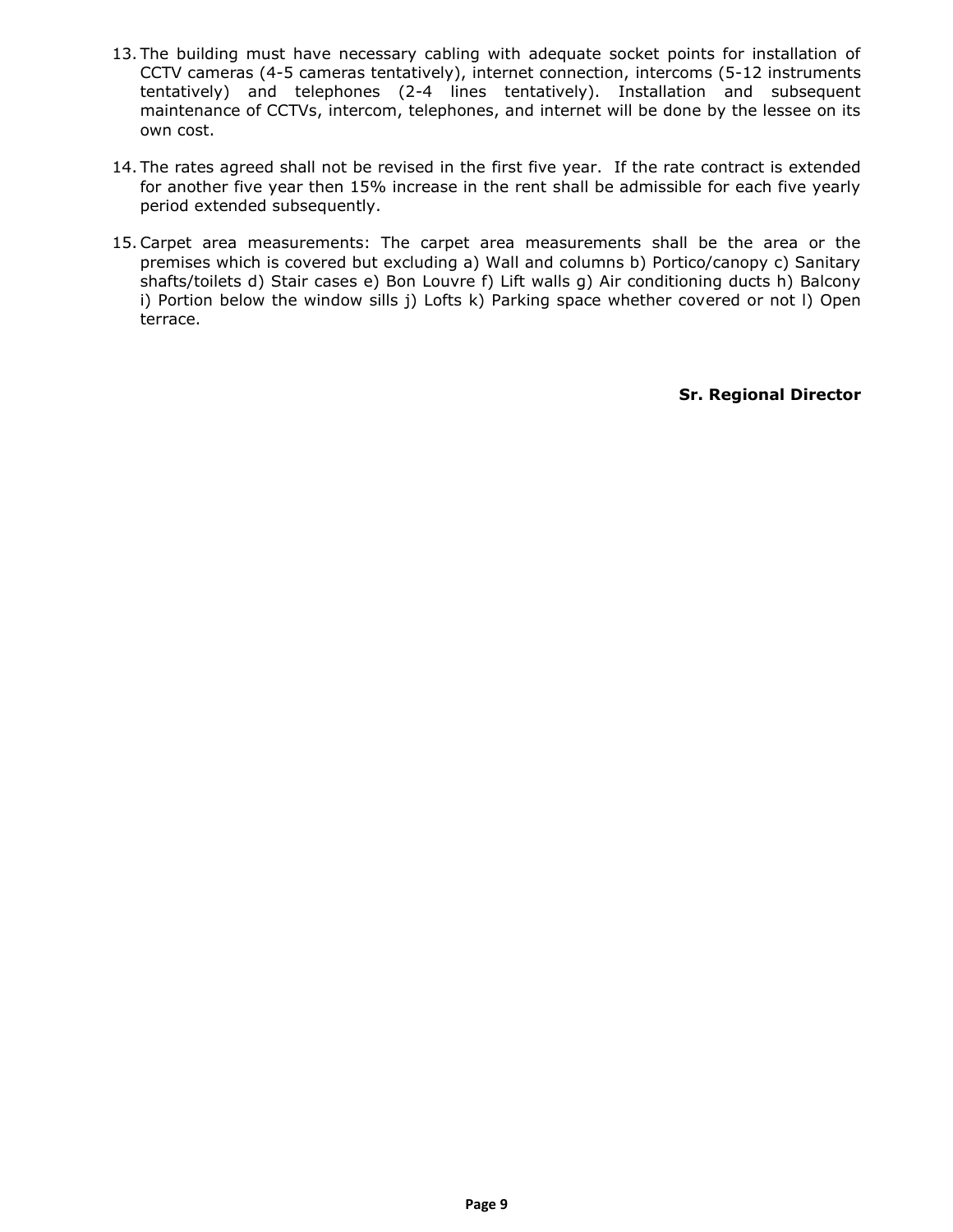## **INDIRA GANDHI NATIONAL OPEN UNIVERSITY REGIONAL CENTRE CHENNAI**

### **Annexure-II**

## **Terms and conditions of the Tender A) General terms and conditions:**

- 1. Tenders shall be acceptable from the legal owners of the building or from those having valid power of attorney. The building must be free from all encumbrances.
- 2. Bids from Govt. Bodies/ PSUs shall be given preference.
- 3. No security deposit or advance rent shall be payable by the University in favour of 'the lessor'. The successful bidder with whom agreement of hiring of building will be signed will be 'the lessor'
- **4.** The bidders are required to submit EMD of Rs.50,000/-(Rupees fifty thousand only) along with the technical bid. No interest shall be payable on the EMD. Bids received without EMD shall be summarily rejected. **The Bank Account Details are as under:-**

**Name of Account Holder:-IGNOU PLAN Name of the Bank:-Indian Bank, Adyar Branch Chennai Account No. 439617356 IFSC Code:IDIB000A002**

- 5. The EMD of successful bidder shall be retained until the expiry of the lease including extended validity or handing over the possession of the building to the lessee, whichever is later. The EMD is liable to be forfeited in case the lessor acts in violation of the terms of the lease agreement.
- 6. Bids only on GeM portal website <https://gem.gov.in/> shall be accepted within prescribed timeline.
- 7. In case of technical bid found acceptable, the selected bidders shall be required to furnish the original copy of the 'title deed' of the offered property or original evidence for lodgement of the deed with any bank with proof of identity of owner before financial bid are opened. The same shall be returned after decision is taken to open financial bid or otherwise.
- 8. The successful bidder (the lessor) shall be required to enter into lease agreement in the prescribed format annexed with this tender document. The stamp duty and registration charges, if any, shall be borne by 'the lessor'.
- 9. The IGNOU shall have the right to inspect the offered locations before finalization of bids. The bidders shall be required to extend all possible support during such inspection.
- 10.Payment of house tax, water tax and other municipal tax/statutory charges, if any, shall be the responsibility of the lessor. Electricity and water charges as per actual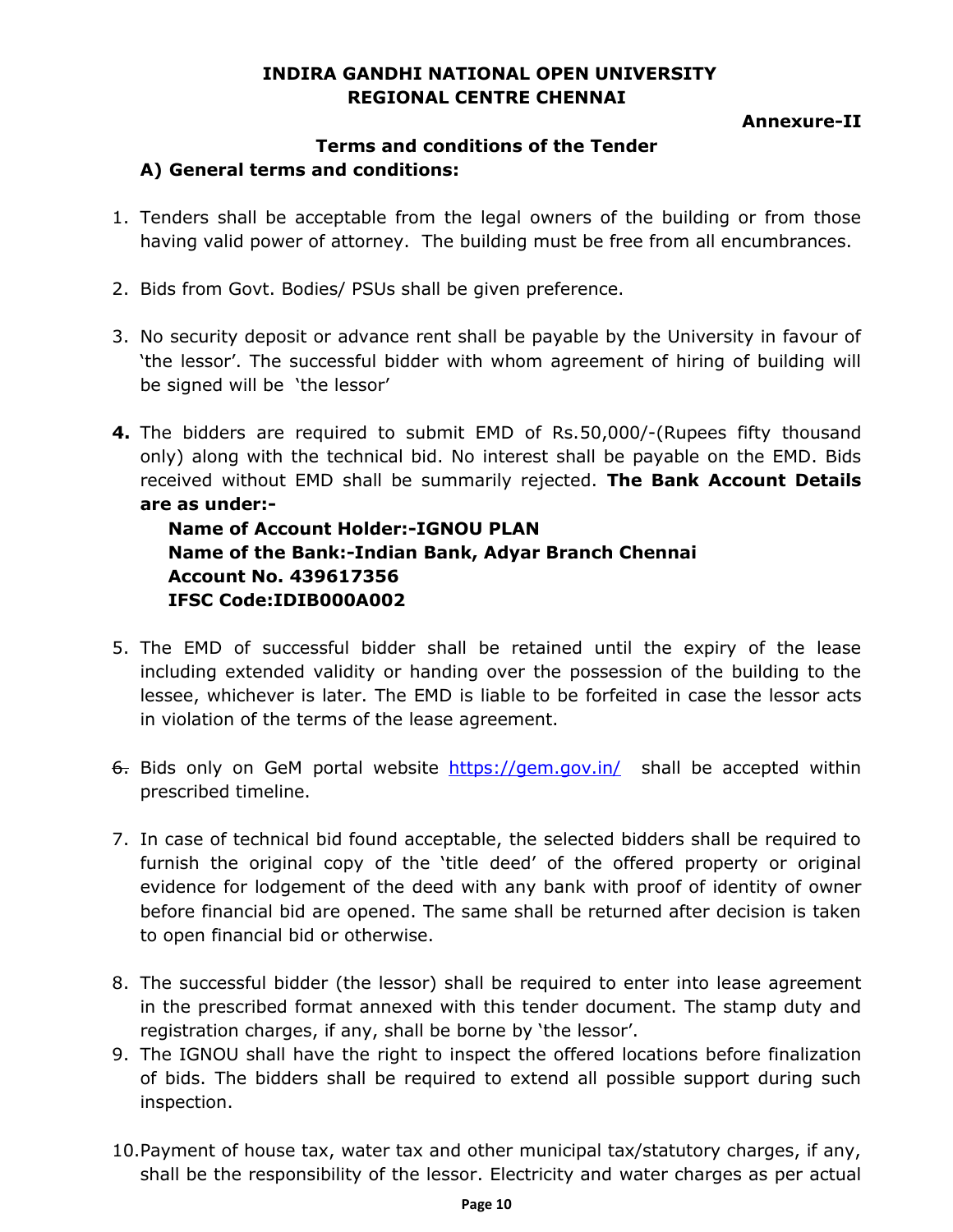consumption shall be paid by IGNOU, the lessee. The lessor shall provide separate electric and water meters in the building for this purpose.

- 11.The IGNOU, the lessee, shall not be responsible for payment of any amount beyond the agreed monthly rent and GST as applicable rent in favour of the lessor.
- 12.The bid shall remain valid for six months from the last date of the submission of the bid. However based up on the requirement/situation, the validity may be extended for a mutually agreed further period as per request of the IGNOU. A bid valid for a shorter period shall be liable for rejection by the IGNOU as nonresponsive.
- 13.The lessor, shall be required to handover the building to the lessee within 30 days from the date of issue of the letter for acceptance of the bid. However, where the lessor is required to carry out suitable modifications as per the requirement of the lessee, this time shall stand extended to 90 days. Failure on part of successful bidder in meeting these timelines will entail a penalty of Rs.5,000/- (rupees five thousand only) per day for the delay period. This penalty shall be adjusted against rent payable to the lessor subsequent to the possession of building.
- 14.The lessee shall have the right, during the lease period/ extended lease period, to carry out further suitable alternations by way of partitions, office fixtures, fittings, placing of sign boards etc. for effective use of hired office space.
- 15. If at any stage it is found that any detail/ document furnished by the bidder is not correct, his/ her bid would be liable to be cancelled without intimation to the bidder.
- 16.The bids are liable to be rejected in case of any terms and conditions of the tender document not be fulfilled.
- 17.During the period of the lease agreement the lessor shall not transfer, mortgage, sell or otherwise create any interest in the premises leased to the lessee with any party affecting lessee's right of occupation and any of the terms of the lease without written consent of the lessee.
- 18.The lessee shall not be responsible for any damage to the property by way of fire or other natural calamities. The lessor should get the property insured at his own cost.
- 19.The lessee shall have the right to vacate the premises with two month's notice to the lessor however the lessor will not have any such right during the agreement period.
- 20.The IGNOU reserves the right to modify: 1) the terms and conditions of the bid document as per rule 173(iii) of the GFR-2017, 2) To reject all or any tender without assigning any reason thereof.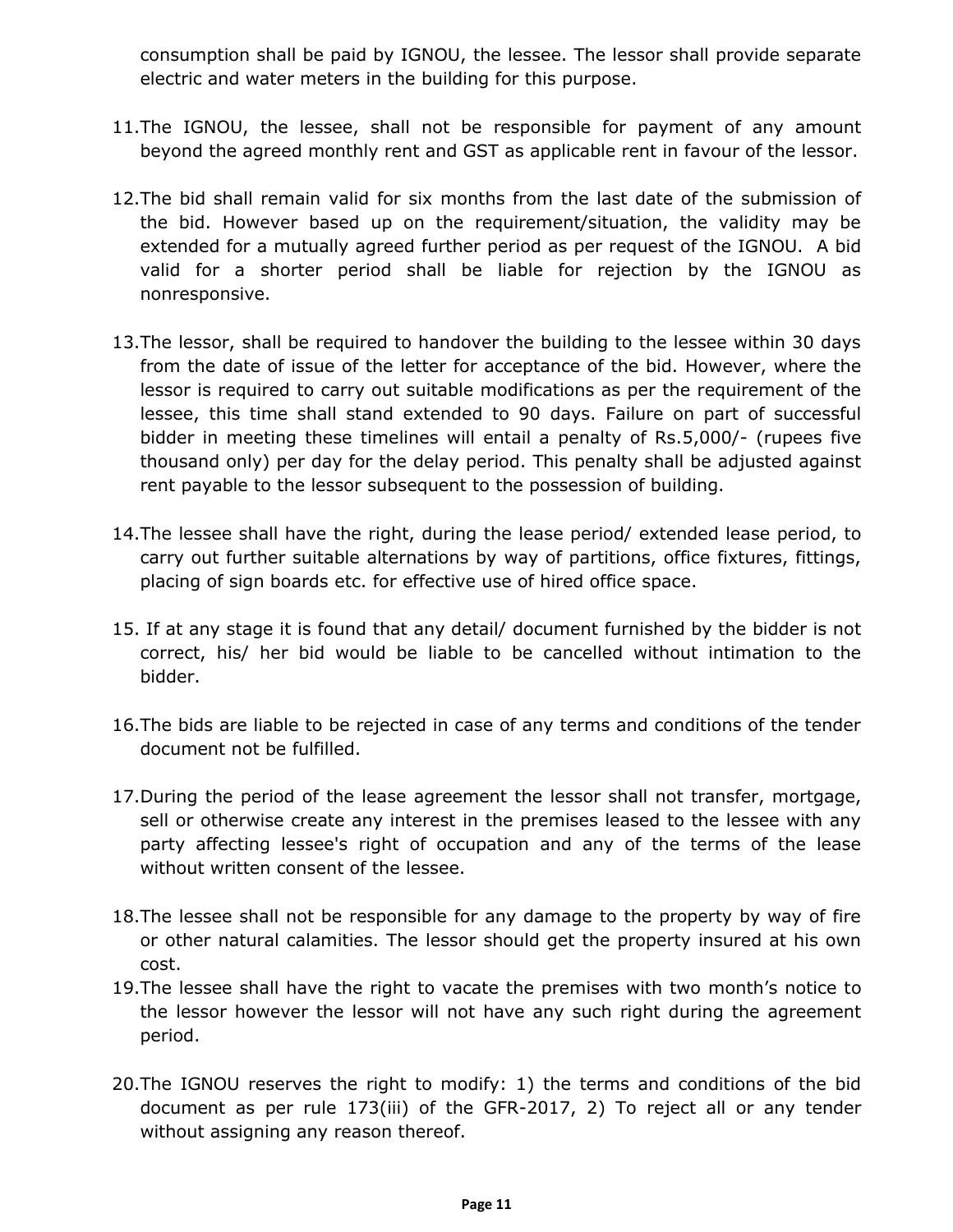- 21.Selection criteria: Financial bids of the technically qualified bidders shall be opened. Government approved circle rate (rental) of the property shall be the benchmark rate. The bidder whose rates will be found to be lowest with reference to the government approved rates (known as DM circle rates) shall be selected as successful bidder.
- 22.Payment Terms: The lessor shall raise his monthly rental bill as per agreed rates and submit the same to the Regional Director, IGNOU (the local representative of the lessee). The payment of the bill shall be made within 07 working days from the date of receipt of the bill after deduction of TDS, penalty charges, if any.
- 23.Any dispute between the lessor and the lessee with respect of this bid/ contract shall be subject to settlement through the sole arbitrator appointed by the IGNOU. Decision of the arbitrator in this matter shall be binding on both the parties.

## **B) Technical terms and Conditions of the tender:**

- 16. Along with technical bid the bidder is required to submit a certificate from an architect/structural engineer about the structural soundness and earthquake resistance of the building.
- 17. The building offered must be vacant, free from all encumbrances. Construction must be as per norms of the Local Authority. An affidavit (on Rs.100/-stamp paper) by the bidder in this regard along with the certificate from an Advocate/ CA in this respect is required to be submitted with the technical bid.
- 18.The required carpet area of the building (ground +2 story building only or contiguous floors, in case of a multistory building) is tentatively 3000 sq. ft .
- 19.The area offered for rent should be preferably a standalone building (Institutional) for exclusive use for the IGNOU, Regional Center (and Warehouse to store printed study materials). The building must have sufficient parking space around it for visitors and staffs. The IGNOU (the lessee) shall have the right for usage of the total plot area within the boundary of the offered property. In case of floors being offered for rent the same must be contiguous and having lift facility.
- 20. Each floor of the building must have minimum two toilets separately for male and female. Ground floor must be accessible for persons with disability (differently able people) with a suitable toilet for them.
- 21.The premises should have proper connectivity with local transport.The building must be located in the identified areas as mentioned in the tender documents.
- 22.The building must have a power connection of not less than 12 KW with the provision of increasing it as per future requirement.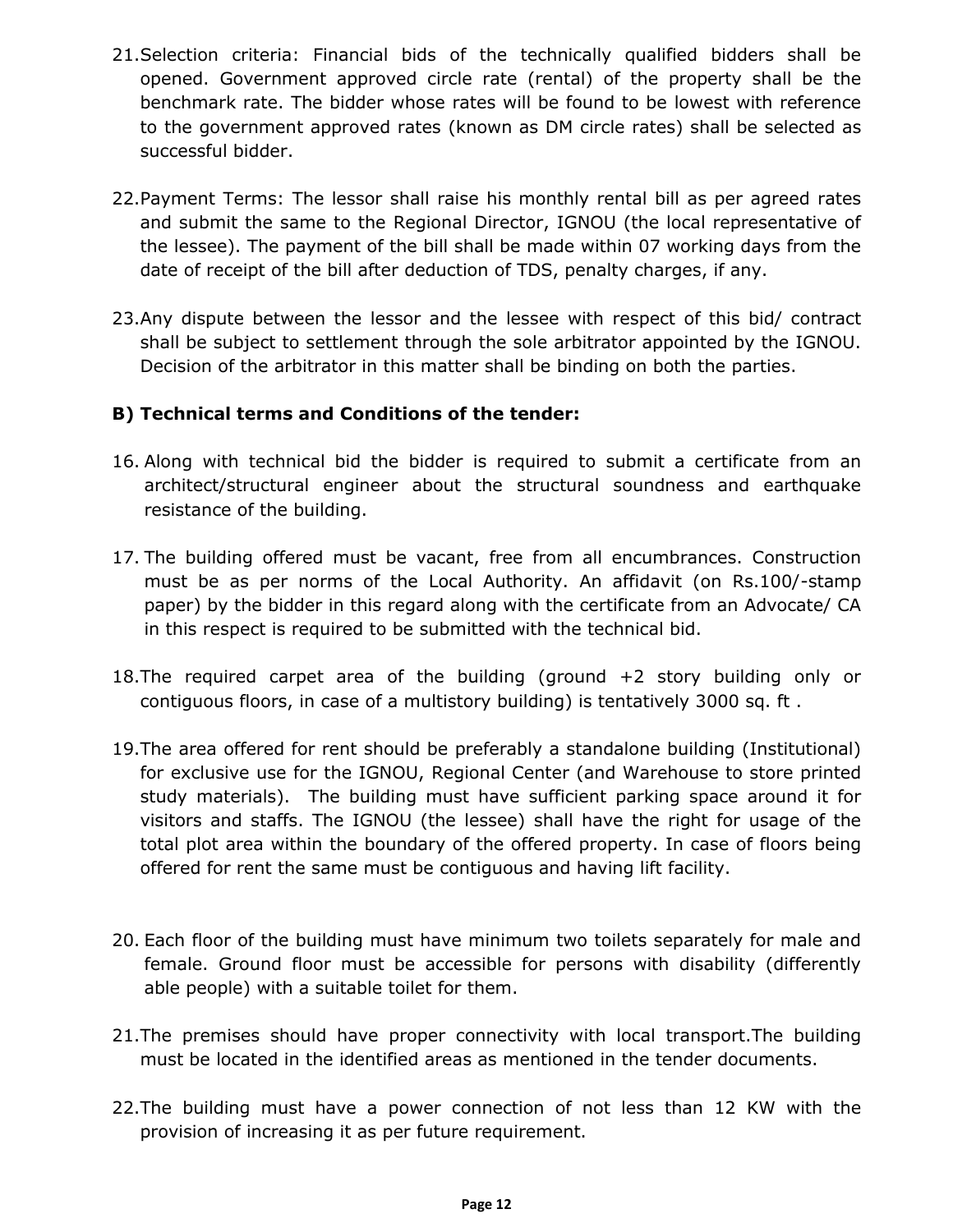- 23.The building should have sufficient ventilation and natural lighting. Building must be complete in all respect. It should have sufficient electric fittings viz. Lights, fans and LEDs and provision for fitting three nos. window air conditioners (both electric and space on the wall). There must be arrangements of the power backup, water supply.
- 24. Maintenance of the building (civil and electrical, plumbing, sewage) shall be the responsibility of the successful bidder, the lessor. Operation and maintenance of power back up machines and equipment, maintenance of the lifts, if any, shall also be included in this clause. The building shall be required to be painted in every three year.
- 25. The lessor shall ensure arranging for attending of the maintenance related complaints within 48 hours of being informed by the lessee. Failing which the IGNOU shall get the complaint attended from the market and the cost incurred shall be adjusted from the rent payable to the lessor.
- 26. Security and Housekeeping services shall be deployed and maintained by the lessee. This will be excluded from the scope of services of the lessor.
- 27.The bidder shall be required to provide sufficient number of fire extinguishers in the building as per norms and ensure timely refilling of the same to ensure their functionality. In case of multi-storey building (i.e. building having height of 15 mtrs and above) the bidder is required to upload certificate of fire safety issued by the District fire officer.
- 28.The building must have necessary cabling with adequate socket points for installation of CCTV cameras (4-5 cameras tentatively), internet connection, intercoms (5-12 instruments tentatively) and telephones (2-4 lines tentatively). Installation and subsequent maintenance of CCTVs, intercom, telephones, and internet will be done by the lessee on its own cost.
- 29.The rates agreed shall not be revised in the first five year. If the rate contract is extended for another five year then 15% increase in the rent shall be admissible for each five yearly period extended subsequently.
- 30.Carpet area measurements: The carpet area measurements shall be the area or the premises which is covered but excluding a) Wall and columns b) Portico/canopy c) Sanitary shafts/toilets d) Stair cases e) Bon Louvre f) Lift walls g) Air conditioning ducts h) Balcony i) Portion below the window sills j) Lofts k) Parking space whether covered or not l) Open terrace.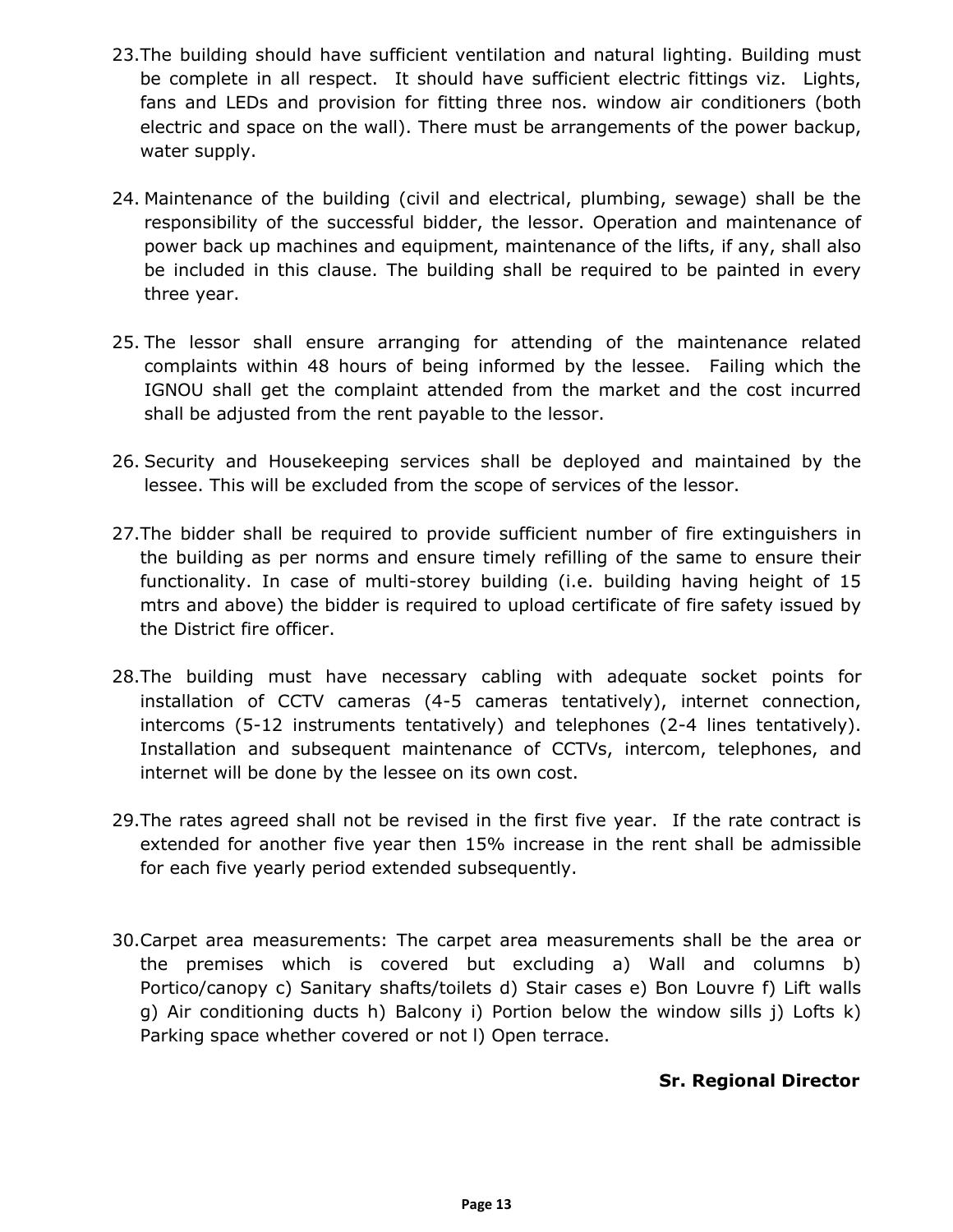## **TECHNICAL BID**

Hiring of office Building (and Warehouse to store printed Study Materials) for IGNOU Regional Centre in *the Greater Chennai Municipal Corporation limits, including sub-urban areas of Avadi, Minjur, OMR, Guduvancheri, Poonamalle.*

| Status (Individual/HUF/PSU/Govt. Organization):          |                                                                                    |
|----------------------------------------------------------|------------------------------------------------------------------------------------|
|                                                          |                                                                                    |
| Address:                                                 |                                                                                    |
| Contact No.:                                             |                                                                                    |
|                                                          | Whether standalone building or a multi-storey building:                            |
| Plot size of the offered building (in square feet area): |                                                                                    |
| Carpet Area of the Building                              |                                                                                    |
|                                                          | (Required minimum 3000 square feet). Mention Carpet Area of the Building in square |
| feet                                                     |                                                                                    |
| Address of offered Dronartur                             |                                                                                    |

Address of offered Property:

…………………………………………………………...............................................

| S.             | <b>Required Technical</b>              | Documents to be annexed                        | <b>Documents</b> |
|----------------|----------------------------------------|------------------------------------------------|------------------|
| <b>No</b>      | qualifications                         |                                                | attached         |
| ٠              |                                        |                                                | Yes/No           |
| $\mathbf{1}$   | Legal ownership/PoA                    | Certified copy of the title deed.              |                  |
| $\overline{2}$ | Institutional/Commercial               | Certified copy of the allotment letter or any  |                  |
|                | plot                                   | other document showing the category of         |                  |
|                |                                        | plot.                                          |                  |
| 3              | building<br><b>The</b><br>must<br>be   | Certified copy of Google Map.                  |                  |
|                | Located in the identified              |                                                |                  |
|                | areas as stated above.                 |                                                |                  |
| 4              | Compliance to the local                | A certificate from an Advocate/CA and an       |                  |
|                | authority norms                        | affidavit from the bidder (on Rs.100/- non     |                  |
| 5              | Clear title/free from any              | judicial stamp paper)                          |                  |
|                | encumbrance                            |                                                |                  |
| 6              | of <sub>l</sub><br>connection<br>Power | Certified copy of the approved power load      |                  |
|                | required load (12 KW)                  | from the Electricity board.                    |                  |
| $\overline{7}$ | Structurally<br>sound                  | 1) Certificate from an Architect/civil         |                  |
|                | standalone building with               | engineer along with the drawing showing        |                  |
|                | maximum G+2 stories or                 | required carpet area and certifying that the   |                  |
|                | contiguous floors with lift            | building is structurally sound and fulfils the |                  |
|                | facility in case of multi-             | technical requirements mentioned at point      |                  |
|                | story complex, with                    | no. 7, 8, 9 & 10 of this table.                |                  |
|                | adequate parking space                 | 2) Certificate of fire safety from Distt. Fire |                  |
| 8              | Building complete in all               | Officer in case of a multi-story building      |                  |
|                | respect having Sufficient              | having height of 15 metres and above.          |                  |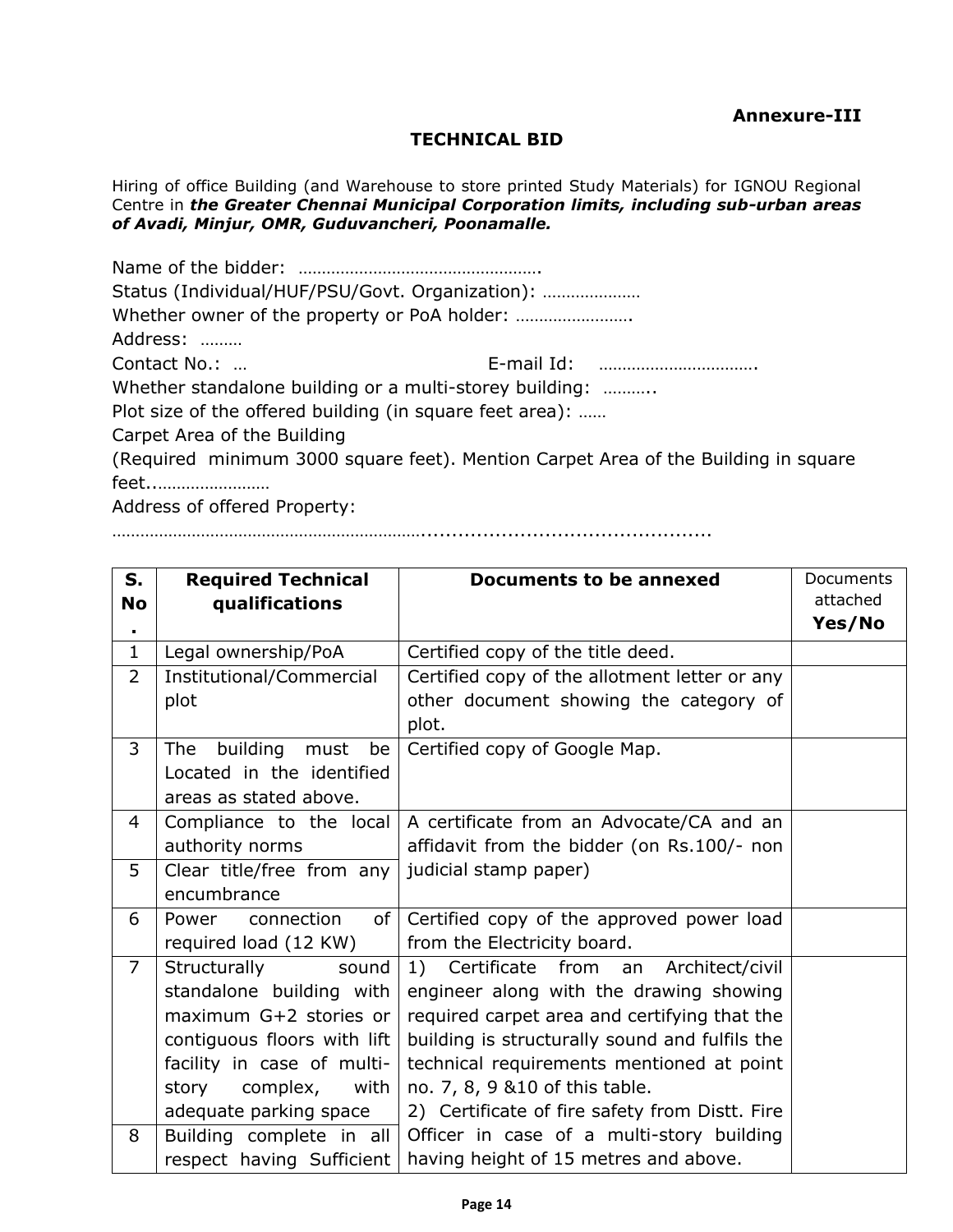|    | Natural<br>ventilation,<br>lighting, power backup,<br>electrical fitting including<br>LEDs, fans, minimum 05<br>ACs with provision for AC<br>each<br>room<br>in in<br>and<br>sufficient arrangement of |                                                                                            |  |
|----|--------------------------------------------------------------------------------------------------------------------------------------------------------------------------------------------------------|--------------------------------------------------------------------------------------------|--|
|    | water supply.                                                                                                                                                                                          |                                                                                            |  |
| 9  | Complete building with                                                                                                                                                                                 |                                                                                            |  |
|    | the required carpet area                                                                                                                                                                               |                                                                                            |  |
|    | prescribed in<br>the<br>as                                                                                                                                                                             |                                                                                            |  |
|    | tender document                                                                                                                                                                                        |                                                                                            |  |
| 10 | Accessibility to ground                                                                                                                                                                                |                                                                                            |  |
|    | floor by persons<br>with<br>disability.                                                                                                                                                                |                                                                                            |  |
| 11 | Payment of EMD<br>as                                                                                                                                                                                   | Copy of the receipt (UTR No etc.) of online                                                |  |
|    | required under Terms &                                                                                                                                                                                 | payment of EMD                                                                             |  |
|    | Conditions<br><b>of</b><br>tender                                                                                                                                                                      |                                                                                            |  |
|    | document                                                                                                                                                                                               |                                                                                            |  |
| 12 | Rental Circle rates may                                                                                                                                                                                | Lowest bidder will be requested to submit                                                  |  |
|    | be submitted along with<br>Technical bids.                                                                                                                                                             | rental circle rate certificate after obtaining                                             |  |
|    |                                                                                                                                                                                                        | from<br>District Magistrate Office or<br>it.<br>Tehsildar office or from the office of the |  |
|    |                                                                                                                                                                                                        | Registrar of the properties. (Refer #                                                      |  |
|    |                                                                                                                                                                                                        | below)                                                                                     |  |

\*carpet area to be calculated in accordance with the method given in condition no.15 of technical terms and conditions of the tender document.

#(For Sl.No.12) This will not be a condition of technical bid. Even if bidder fails to submit notified circle rental rates, technical & financial bids may be opened. Sufficient time may be given for this purpose.

## **Declaration**

I declare that the particular given above are true. I understand that in the event of non-fulfilling of any of the above technical qualification or non-submission of any of the above required document or/and in case of any of the information provided by me is found to be incorrect, my tender is liable to be cancelled. I have calculated carpet area of the building as prescribed in condition no.15 of the technical terms& conditions of the tender document. I agree to accept all the terms & conditions of the tender document.

## **Signature of the bidder:………........**

## **Seal (if any)**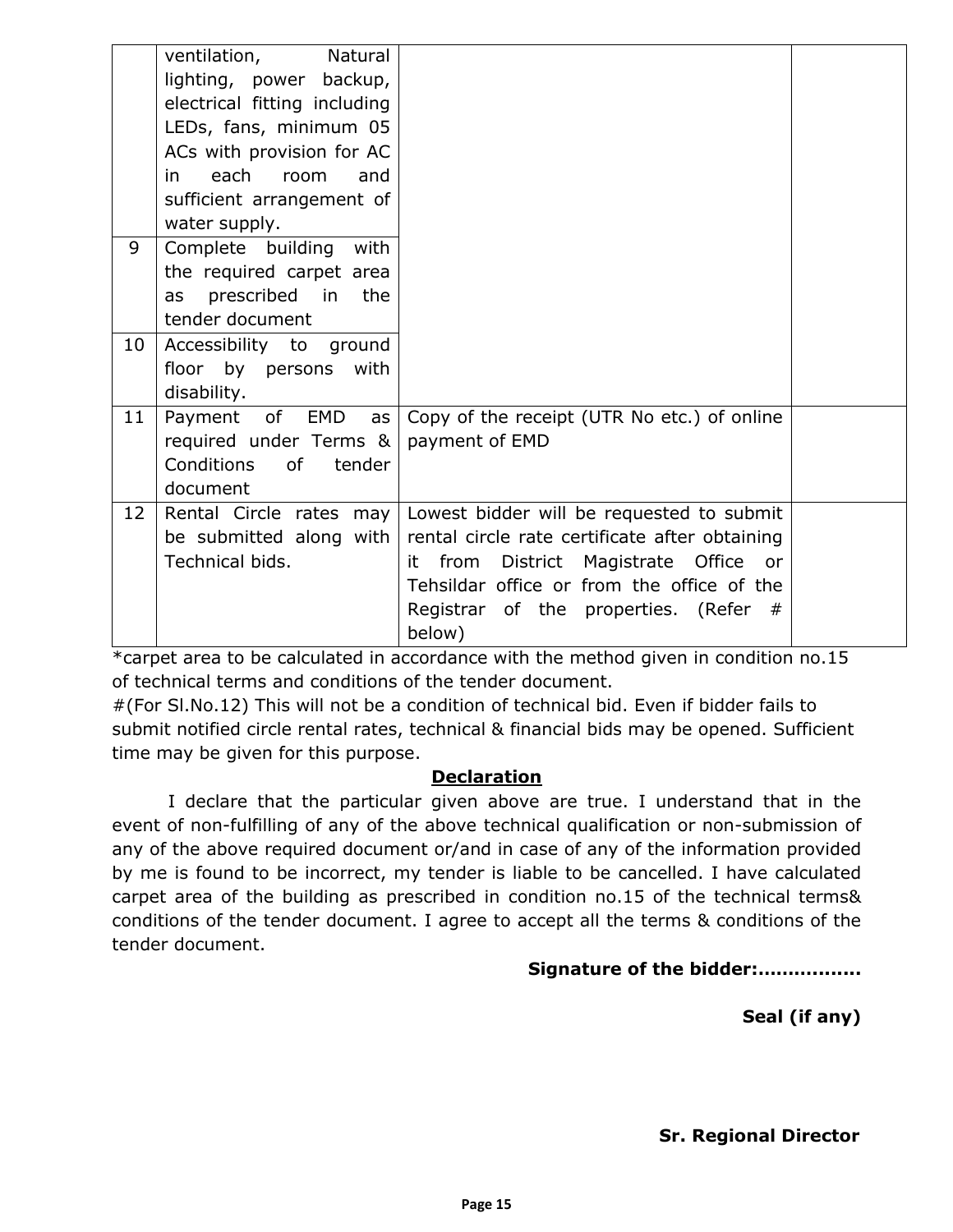### **Certificate from a Lawyer or Chartered Accountant**

(to be submitted on the letter head of the Lawyer/CA)

This is to certify that the building constructed at Plot No.................. location.............. which is in the legal ownership of Mr./Mrs.............. has been constructed in accordance with the plan approved by the local development authority. The property is clear from all encumbrances. The property can be used for the office purpose (and warehouse to store printed study materials) of the Indira Gandhi National Open University, New Delhi.

I understand that the IGNOU is a Central university created by an Act of Parliament, therefore, is a 'State' within the meaning of Article 12 of the Constitution of India. I understand that furnishing of this certificate has the implication of submitting a certificate before a government authority. This certificate is based on the facts ascertained by the undersigned through relevant documents presented by the legal owner of this property.

> Name of the Lawyer/ CA................. Signature................................. Bar Council Registration No./ICAI Registration No.

> > Date.........................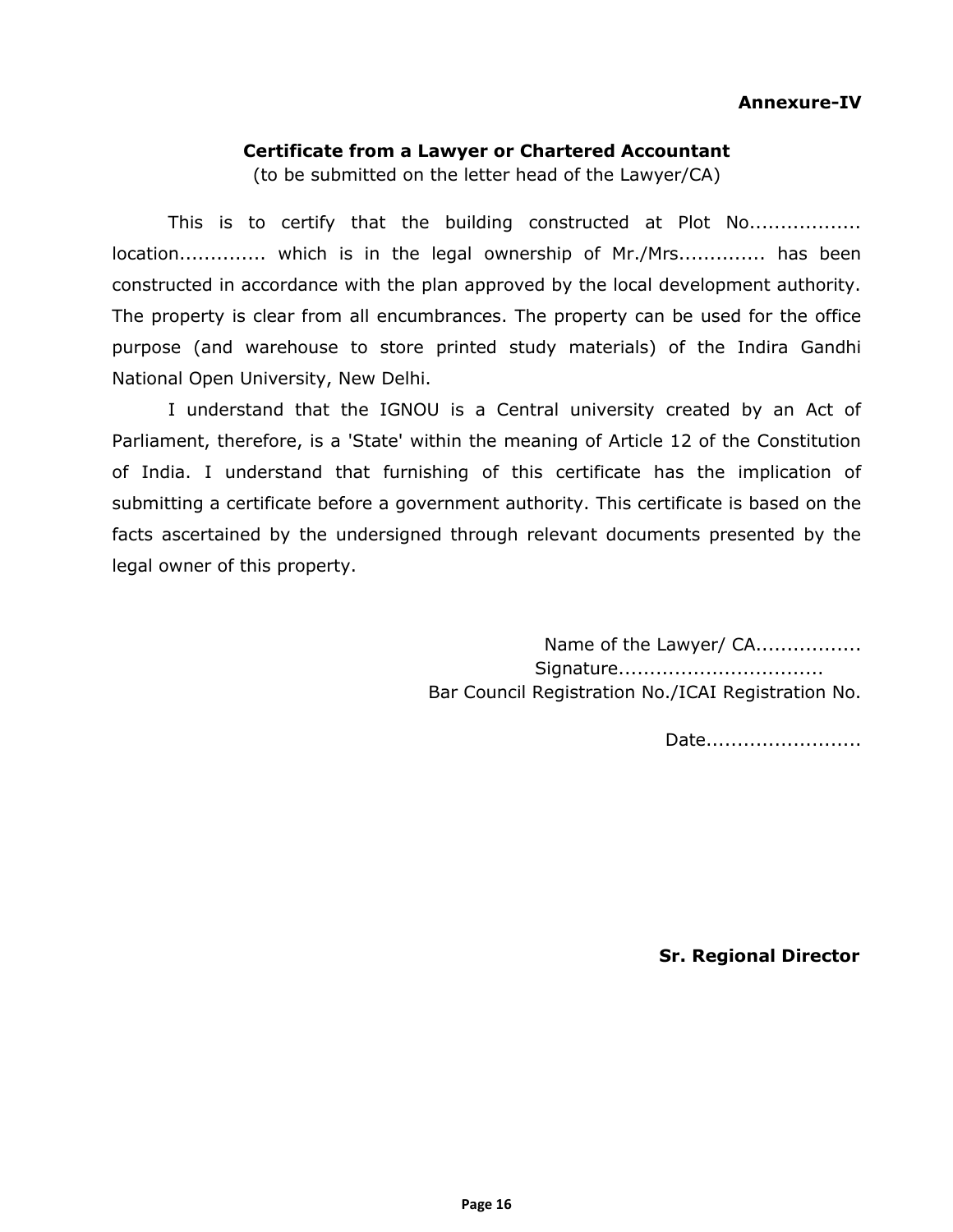## **Annexure-V**

### **Affidavit from the owner/ PoA holder of the property**

(to be submitted on Rs. 100/- non-judicial stamp paper duly notarized)

I,... S/oD/o,W/o of ................... R/o..hereby solemnly affirm that:

- 1. I am the legal owner/PoA holder of the building in respect of which I am submitting the bid in response to the NIT of the IGNOU, Regional Centre Chennai.
- 2. The building construction has been done in accordance with the rules of the local development authority/municipal corporation.
- 3. The building is free from all encumbrances and I hold clear title of the proposed property.
- 4. The Certificates obtained from the Advocate/CA and Civil Engineer/Architect is based on the facts presented by the undersigned. I understand that I will be personally responsible for the accuracy of the facts furnished by the undersigned to obtain certificates required for submission of bid documents in response to the NIT of the IGNOU, Regional Centre Chennai
- 5. I also understand that in case of any of the information/facts/documents provided by the undersigned are found to be incorrect/ misleading; the bid is likely to be cancelled without prejudice to the any other legal action as may be required under law by the IGNOU, Regional Centre Chennai
- 6. I have read the entire tender document and agree to accept terms & conditions of the tender document.

Signature............................ Name the owner/ PoA holder of the property Date..........................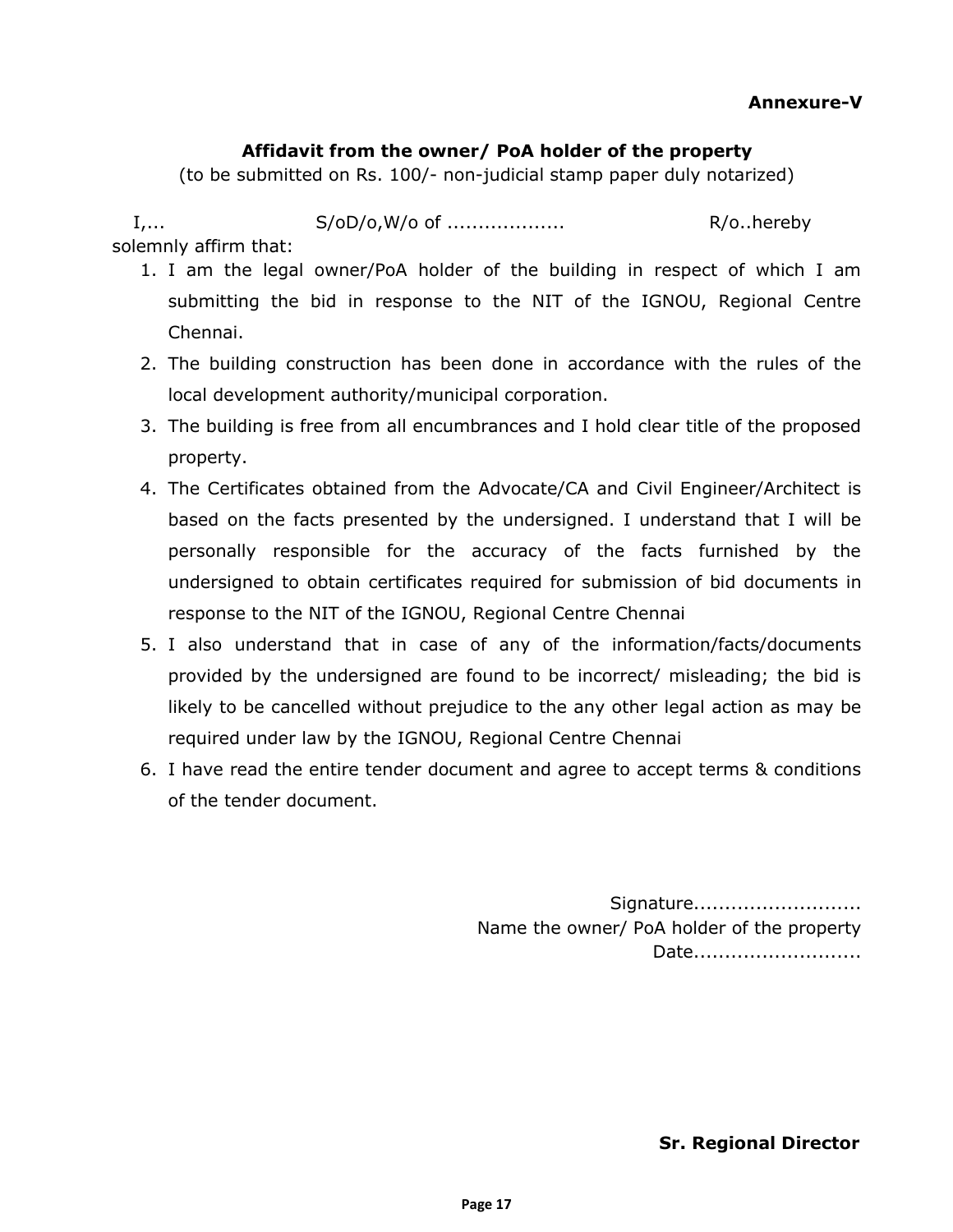## **Certificate from the civil engineer/architect**

(to be submitted on the letter head of the Civil Engineer/Architect)

This is to certify that the building constructed at Plot No.................. location.............. which is in the legal ownership of Mr./Mrs.............. is structurally safe for its usage as a office premises (and for warehouse to store printed study materials) by the Indira Gandhi National Open University, New Delhi. I certify that :

- 1. The building is structurally sound and earthquake resistant.
- 2. The carpet area\* of the building is......... sqft. Construction of the building has been found in accordance with the drawing of the building which is enclosed herewith.
- 3. It's a standalone building with G+2/contiguous floor in a multi-storey complex.
- 4. I have seen that the multi-storey building having contiguous floors has got a clearance from the fire department (required only in case of multi-storey building).
- 5. The building has adequate parking space for staff and visitors.
- 6. The building has sufficient ventilation, natural lighting, and provision for necessary electrical fitting as required under tender document.
- 7. The Ground floor of the building is accessible for Persons with Disability (Divyangjan). The building has/has provision for minimum two toilets on each floor. On Ground Floor one additional toilet is available for Persons with Disability (Divyangjan).

I understand that the IGNOU is a Central university created by an Act of Parliament, therefore, is a 'State' within the meaning of Article 12 of the Constitution of India. I understand that furnishing of this certificate has the implication of submitting a certificate before a government authority. This certificate is issued after ascertaining the facts by the undersigned through relevant documents presented by the legal owner of this property and after physically visiting the premises.

| Name of the Civil Engineer/Architect |  |
|--------------------------------------|--|
| Signature                            |  |
|                                      |  |
| Date                                 |  |

**\* The carpet area is to be calculated in accordance with the point no. 15 of the technical terms & conditions in Annexure-II of the tender document.**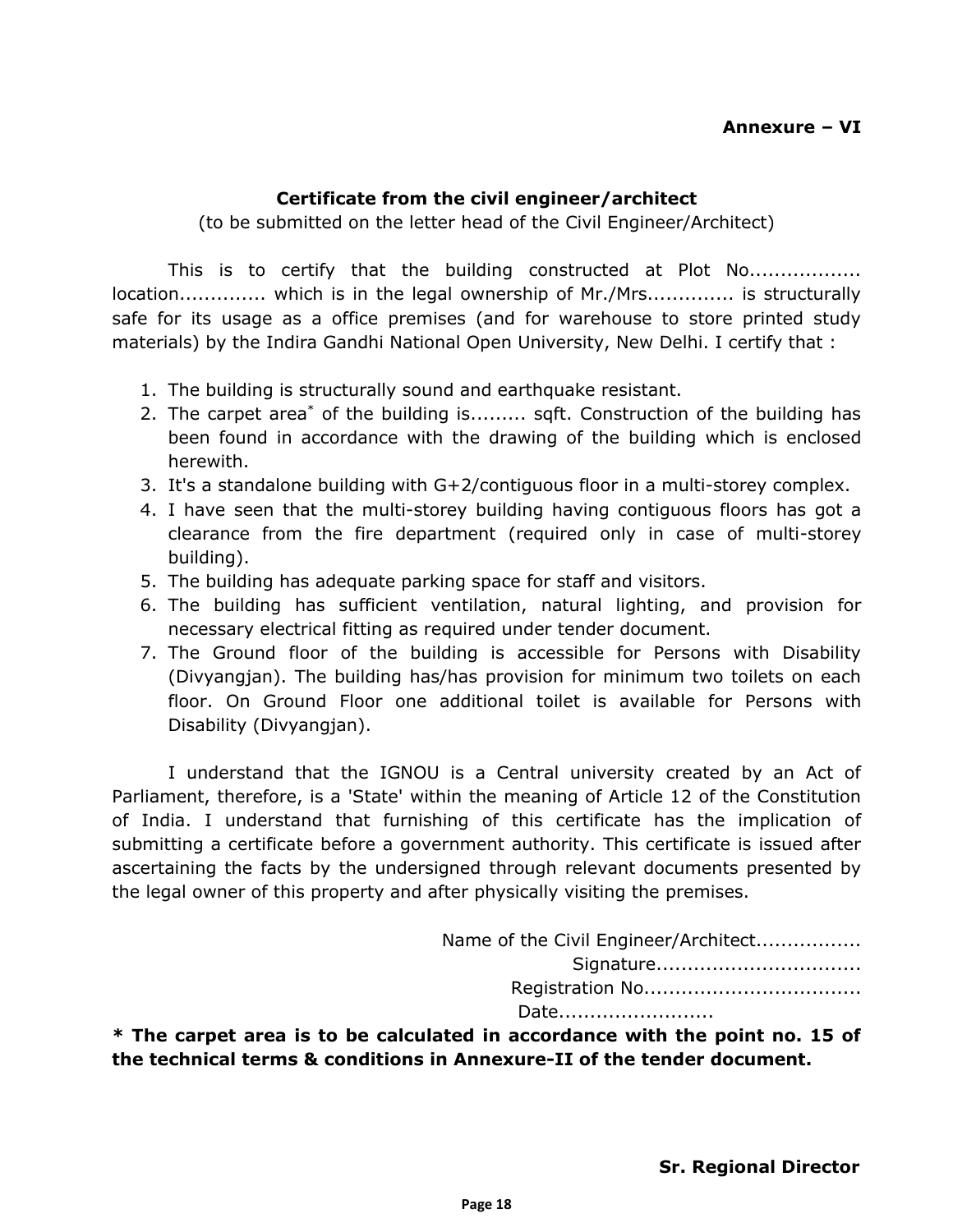### **FINANCIAL BID**

Hiring of office building (and warehouse to store printed study materials for IGNOU Regional Centre Chennai-25

Name and Address of offered building of the bidder:-

\_\_\_\_\_\_\_\_\_\_\_\_\_\_\_\_\_\_\_\_\_\_\_\_\_\_\_\_\_\_\_\_\_\_\_\_\_\_\_\_\_\_\_\_\_\_\_

#### **Quoted rental charges per month/per square feet :3000 square feet Carpet area Excluding GST**

 $\_$  ,  $\_$  ,  $\_$  ,  $\_$  ,  $\_$  ,  $\_$  ,  $\_$  ,  $\_$  ,  $\_$  ,  $\_$  ,  $\_$  ,  $\_$  ,  $\_$  ,  $\_$  ,  $\_$  ,  $\_$  ,  $\_$  ,  $\_$  ,  $\_$  ,  $\_$  ,  $\_$ 

| Description                                                                     | Quoted rate per<br>square ft. per<br>month of Carpet<br>area in rupees | Quoted monthly<br>rent<br>(Rs. )<br>For the carpet<br>area offered | Quoted rent<br>for annum | Quoted rent for 5<br>years contract<br>period<br>(Column No 4*5) |
|---------------------------------------------------------------------------------|------------------------------------------------------------------------|--------------------------------------------------------------------|--------------------------|------------------------------------------------------------------|
|                                                                                 | 2                                                                      | З                                                                  |                          |                                                                  |
| (all<br>Rental<br>charges<br>inclusive except GST) for<br>the proposed building | Rs                                                                     | Rs                                                                 | Rs                       | Rs                                                               |

#### **NOTE:**

- **1. IF FORMAT IS DIFFERENT IN** *GeM portal,* **FORMAT AVAILABLE IN** *GeM* **PORTAL TO BE USED FOR SUBMISSION OF FINANCIAL BID ONLINE.**
- **2. IF PROVISION FOR QUOTING RENT PER SQUARE FEET PER MONTH, QUOTING MONTHLY RENT IS NOT AVAILABLE IN** *GeM PORTAL,* **TOTAL RENT FOR CONTRACT PERIOD OF 5 YEARS FOR THE ACTUAL CARPET AREA OFFERED TO BE QUOTED ONLINE.**

#### **Declaration**

I declare that the particular given above are true. I have read the tender document carefully therefore submitting this financial bid after assuring myself/ourselves that I/we fulfil the conditions of the tender document. I have calculated carpet area of the building as prescribed in condition no.15 of the technical terms& conditions of the tender document. I agree to accept all the terms & conditions of the tender document.

#### **Name & Signature**

Seal, if any…. Date:…..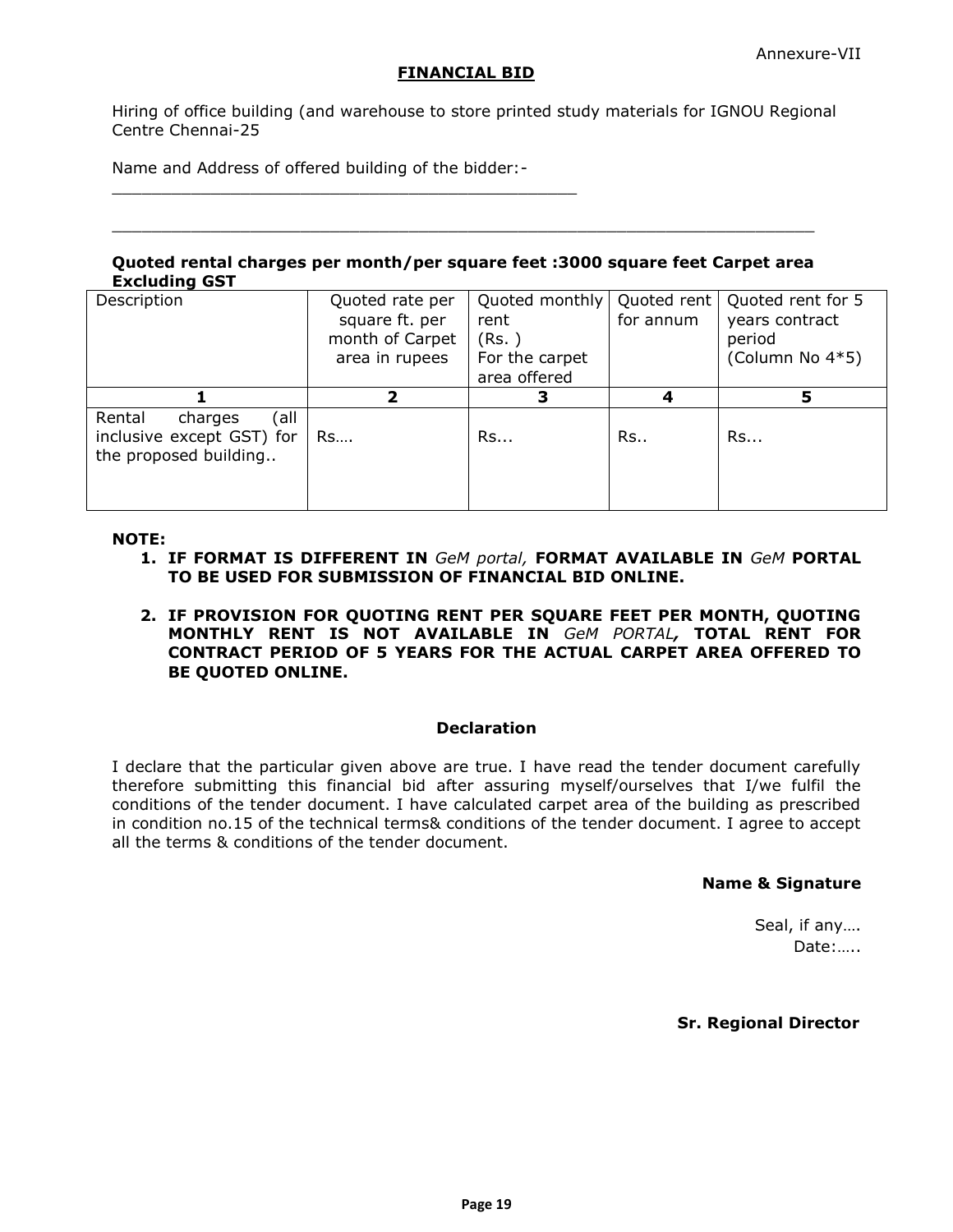### **INDIRA GANDHI NATIONAL OPEN UNIVERSITY REGIONAL CENTRE CHENNAI**

## **Standard Lease Agreement**

### **Annexure-VIII**

#### **Standard lease Agreement**

(to be executed on Rs. 100/- non-judicial stamp paper)

# **AN AGRREMENT MADE ON…………… DAY ……..…..OF TWO THOUSAND TWENTY ONE**

between…………………………………………………………….. hereinafter called 'The Lessor' (Which expression shall include its successors assigns, administrator, liquidators and receivers, wherever the context of meaning shall so require or permit) of the one part AND the INDIRA GANDI NATIONAL OPEN UNIVERSITY, NEW DELHI (hereinafter referred as ' the Lessee') of the other part in respect of the premises bearing municipal number... bearing municipal number... situated at.. measuring carpet area of ……..sq.ft being leased by 'the lessor' in favor of 'the lessee' pursuant to acceptance of his bid by 'the lessee'.

### **WHEREBY IT IS AGREED AND DECLARED AS FOLLOWS:**

- 1. In consideration of the rent hereinafter reserved and of the other conditions herein contained, the Lessor agrees to let out and Lessee agrees to take on lease the land covenants and premises known as ………..together with all buildings and erections, fixtures and fittings.
- 2. That the Lessor agrees to lease out the premises mentioned in para no.1 above to the lessee for purpose of coordinating academic activities in the area as per IGNOU Act, 1985. The lessor being aware of the avowed objective of the lessee shall not create any situation post leasing, which is detrimental to pursue this objective by the lessee.
- 3. The lease shall commence on the ……….. Day of …. ……………. two thousand twenty one i.e. the date of taking over the premises by the lessee from the lessor and shall, subject to the terms hereof, continue for a term of 05 year(s) with an option to extend the period of lease for a further term as set out in clause 14 of technical terms and conditions of annexure-II of the tender document.
- 4. The Lessee shall, subject to the terms hereof, pay gross rent in monthly arrears for the said premises at the rate of Rs………………………… per month. In the first five year of the lease no escalation in the rent shall be considered by the 'Lessee'. Subsequent increase shall be in accordance with the clause 14 of technical terms and conditions of annexure-II of the tender document. The Lessee shall not be liable for any other payment (except applicable GST) over and above the rent agreed under this clause.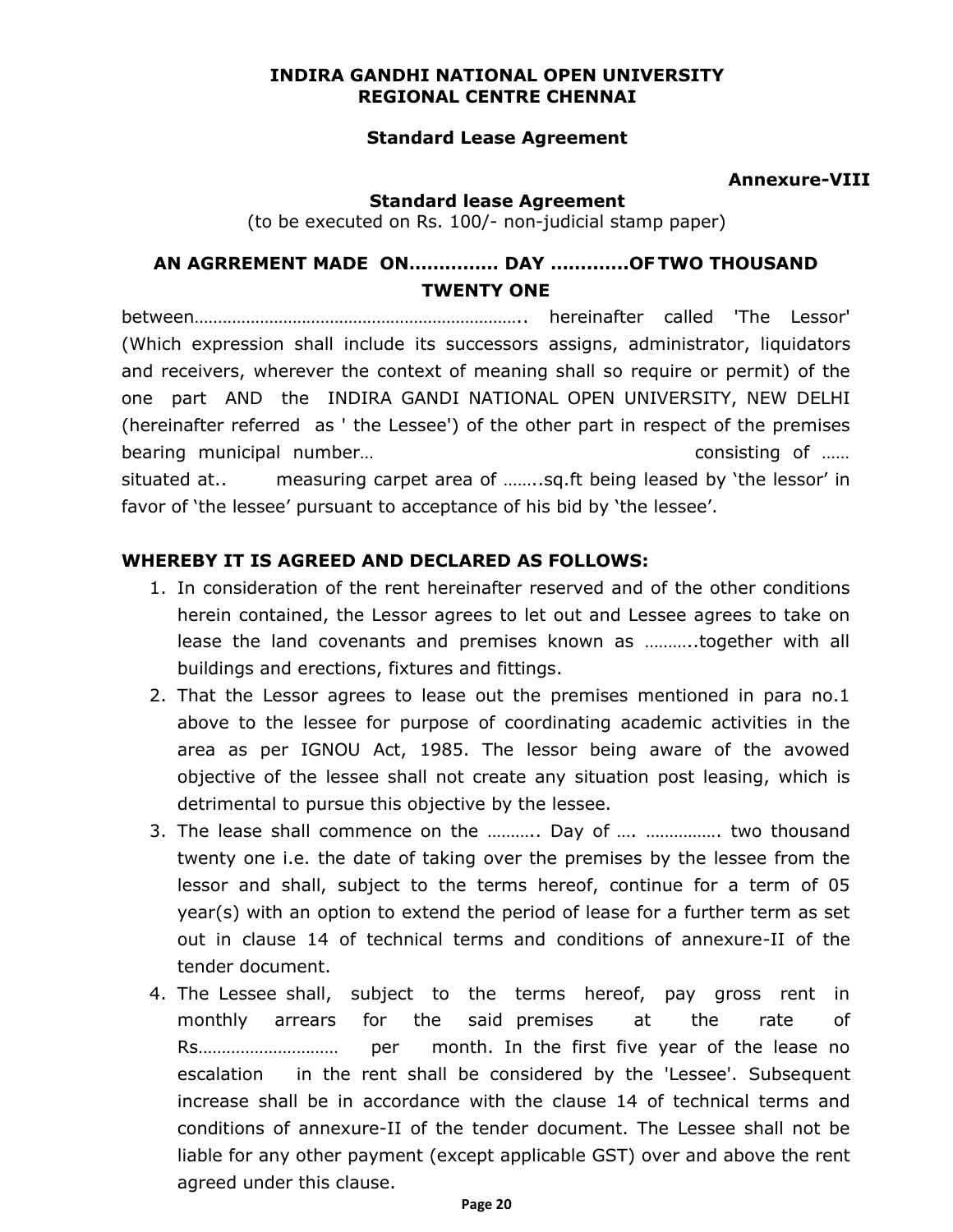- 5. The lessee agrees to pay monthly rent as agreed herein on regular basis. The lessor shall raise a monthly bill on the lessee which will be paid generally within seven working days after the receipt of such bill. The lessee while making payment shall be authorized to make necessary deduction towards TDS and charges, as applicable.
- 6. The lessee shall not sublet any part of the leased premises and shall nor use it for any purpose other than that mentioned in clause 2 above. The lessee also agrees to pay electric, water charges on regular basis for actual consumption and to keep the lessor indemnified towards these charges.
- 7. The 'Lessor' agrees to accept all the terms and conditions of the general and technical terms & conditions as mentioned in annexure-II of the tender document which will be treated as the part of this agreement (reproduced here as annexure-I of this agreement).
- 8. The lessor agrees to ensure regular Civil/Electrical maintenance and maintenance of services (sewage, water supply, power back-up etc.) of the building in accordance with the terms and conditions of the tender document (reproduced here as annexure-I of this agreement). The lessor shall not claim extra amount for this purpose.
- 9. The lessor agrees to maintain the leased premises and to make payment of municipal and other statutory taxes/loan on time during the entire lease period to ensure that no encumbrance is created on the leased property conflicting with the interests of the lessee in the leased property.
- 10.If any doubt arises as to the interpretation of the provisions of the lease deed or to the matter not provided therein, the parties to this lease deed shall consult with each other for each instance and resolve such doubts in good faith, mutually.
- 11.Any dispute between the lesser and the lessee with respect of this bid/ lease agreement shall be subject to settlement through the sole arbitrator appointed by the IGNOU. Decision of the arbitrator in this matter shall be binding on both the parties i.e. 'the Lessor' and 'the Lessee'

# **On behalf of the Mr...... , the Lessor On behalf of the IGNOU, the Lessee**

## **Witness:**